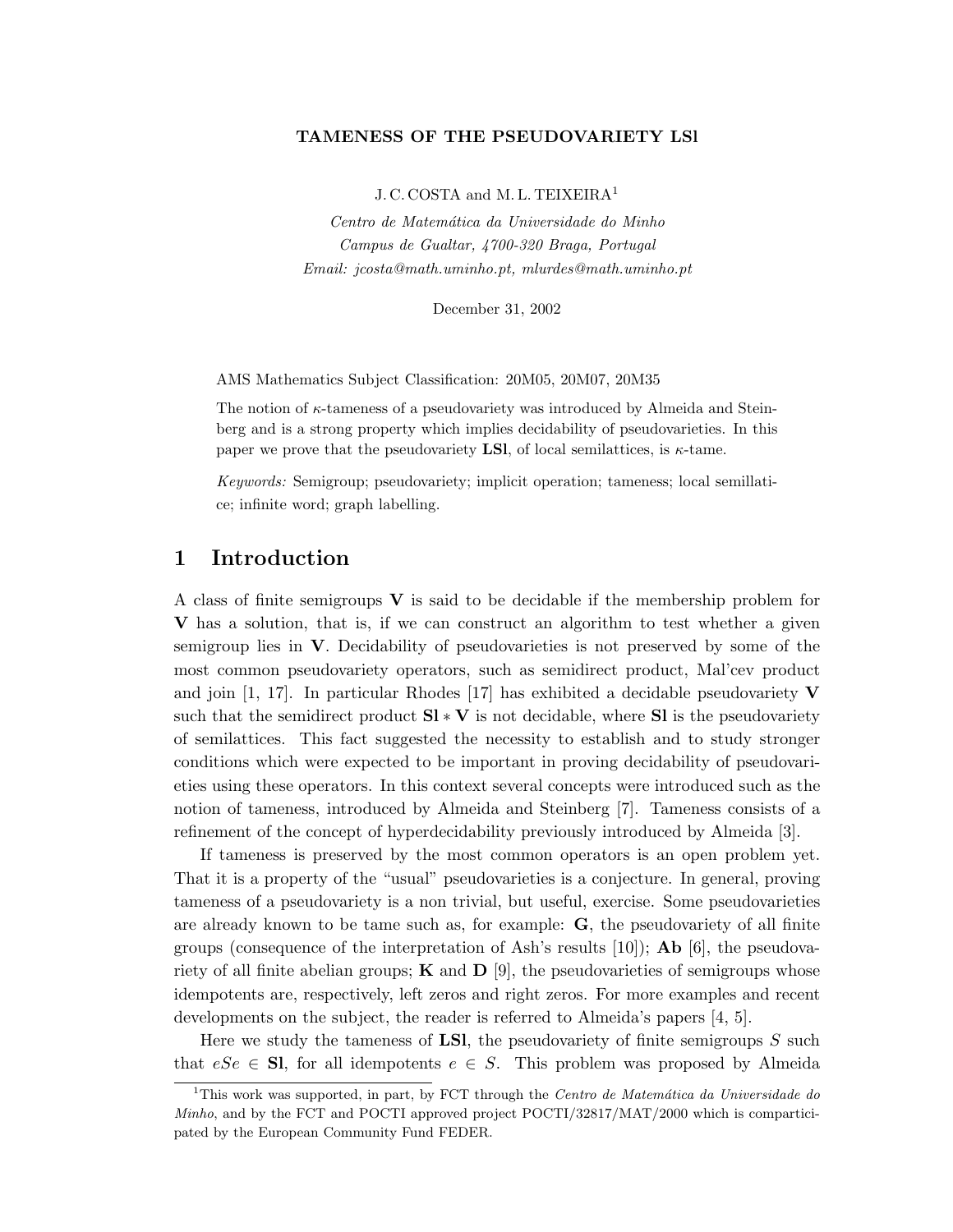in  $[4]$ . Recall that the pseudovariety **LSI** is associated via Eilenberg's correspondence with the class of locally testable languages and that  $LSI = SI*D$  [11, 14]. Proving the  $\kappa$ -tameness of LSI involves proving two properties: that the  $\kappa$ -word problem for LSI is decidable, and that **LSI** is  $\kappa$ -reducible. The first problem was already solved by the first author in [12]. So, this paper is essentially dedicated to the proof of the second problem. As an example of comparison, we note that the problem of proving the  $\kappa$ tameness of the semidirect product  $\mathbf{SI} * \mathbf{K}$  is much more simple and was announced by the first author [13].

This work is organized as follows. After a section of preliminaries, where we introduce some notation and review some basic results on semigroups, pseudovarieties, words, graphs,  $\kappa$ -reducibility and  $\kappa$ -tameness, we present in Section 3 some properties about subpseudovarieties of LSl and their respective implicit operations. Section 4 is devoted to introduce some definitions on words and to establish some technical combinatoric results which are essential for our purposes. We next recall the result which establishes the decidability of the  $\kappa$ -word for **LSI** in Section 5. Finally, Section 6 gives the proof of the  $\kappa$ -reducibility of **LSl**.

## 2 Preliminaries

For general background and terminology from the classical theories of semigroups, formal languages, pseudovarieties and profinite semigroups the reader is referred to [2, 8, 15]. Here, we begin by presenting a brief description of the most relevant basic definitions, notation and results that will be needed in the following sections.

### 2.1 Words

A finite non-empty set A is called an alphabet and its elements are called letters. A *(finite)* word on A is a finite sequence  $w = (a_1, \ldots, a_n)$  of elements of A, usually written  $w = a_1 \cdots a_n$ . The integer n is called the *length* of w. The empty sequence, called the empty word, is denoted by 1 and its length is 0. The length of a word  $w$  is denoted by |w|. The product of two words  $w = a_1 a_2 \cdots a_n$  and  $z = b_1 b_2 \cdots b_m$  is the word  $wz = a_1 a_2 \cdots a_n b_1 b_2 \cdots b_m$ . We denote by  $A^*$  the set of words on A and by  $A^+$  the set of non-empty words. The set  $A^*$  (resp.  $A^+$ ) endowed with the product is a monoid (resp. semigroup) whose identity is the empty word and is called the free monoid (resp. the free semigroup) generated by A.

A word  $w \in A^+$  is said to be *primitive* if it is not a power of another word; that is, if  $w = u^n$  for some  $u \in A^*$  and  $n \in \mathbb{N}$  implies  $w = u$  (and  $n = 1$ ). Two words w and z are said to be *conjugate* if there exist words  $u, v \in A^*$  such that  $w = uv$  and  $z = vu$ . We notice that, if w is a primitive word and z is a conjugate of w, then z is also primitive. Let an order be fixed for the letters of the alphabet  $A$ . A Lyndon word is a primitive word which is minimal in its conjugation class.

A bi-infinite (resp. right-infinite, left-infinite) word on A is a sequence  $w = (a_n)_n$  of letters of A indexed by  $\mathbb{Z}$  (resp. N, -N), also written

$$
w = \cdots a_{-2}a_{-1}a_0a_1a_2\cdots
$$
 (resp.  $w = a_1a_2\cdots$ ,  $w = \cdots a_{-2}a_{-1}$ ).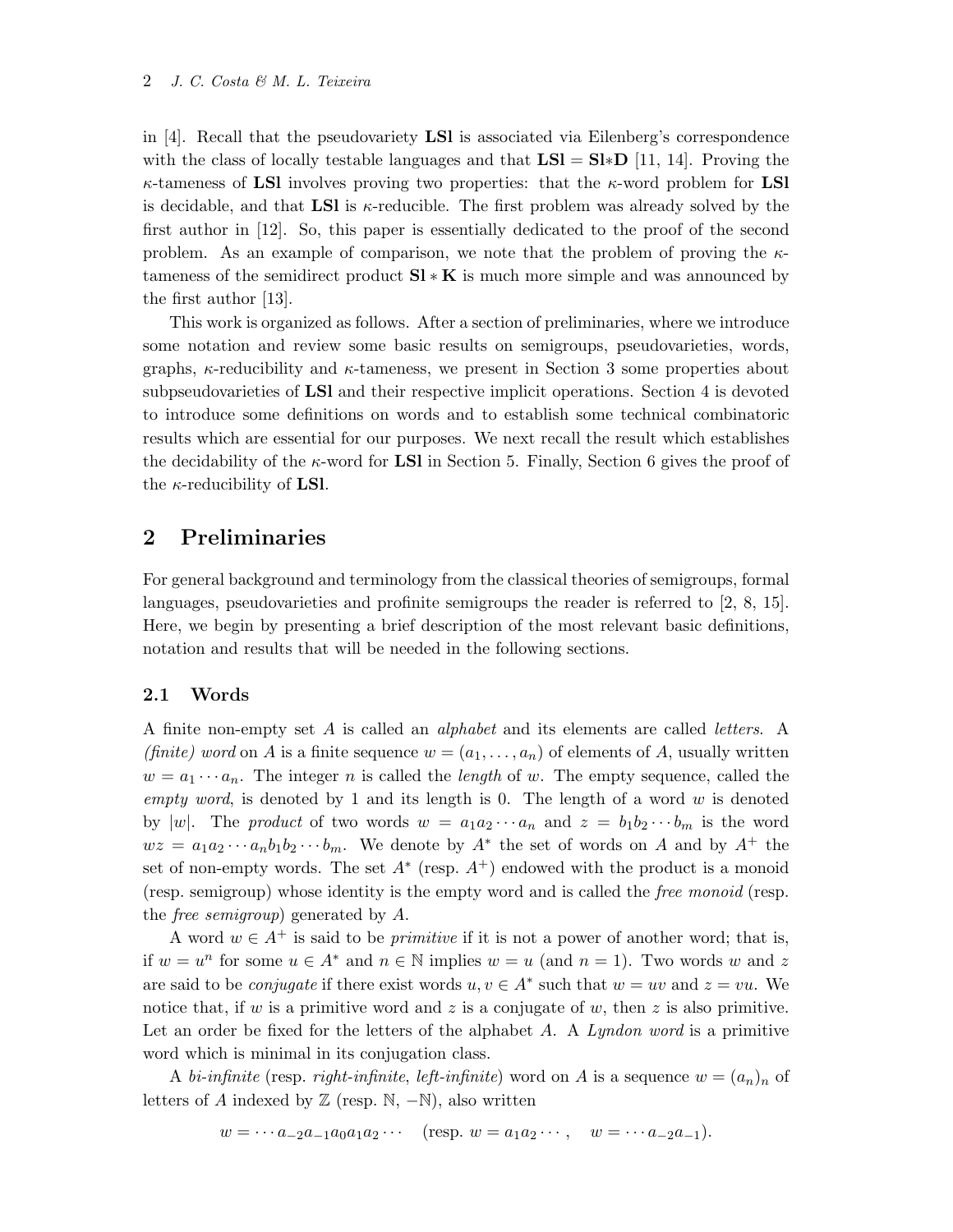We denote  $w(n) = a_n$  and say that  $a_n$  is the letter of w on position n. For integers i and j such that  $i < j$ , we denote

$$
w[i, i]=1, \quad w[i, j]=a_i \cdots a_{j-1}, \quad w[i, +\infty]=a_i a_{i+1} \cdots
$$

Analogously one would define w[i, j], w[i, j], w]  $-\infty$ , j[, etc. When they make sense, these notations are used also for finite and infinite words.

A word  $x \in A^*$  is a *factor* of a word w, and w is an *extension* of x, if  $x = 1$  or  $x = w[i, j]$ , for some integers i and j. In such case,  $w[i, j]$  is said to be an *occurrence* of the factor x in w. We will denote by  $Fact(w)$  the set of all factors of w and, for a positive integer k, by  $Fact_k(w)$  the set of all factors of w of length k.

We say that two occurrences  $w[i, j]$  and  $w[k, l]$  of factors in a word w are disjoint if the integer intervals  $[i, j]$  and  $[k, l]$  are disjoint sets. For each pair of words  $w, x \in A^*$ , we denote by  $\operatorname{occ}(x, w)$  the number of occurrences of x in w, and by  $\operatorname{doc}(x, w)$  the maximal number of disjoint occurrences of x in w. Of course, we have  $\text{doc}(x, w) \leq \text{occ}(x, w)$ . For instance,  $\mathrm{occ}(baab, baabaaba) = 2$  and  $\mathrm{doc}(baab, baabaaba) = 1$ .

The sets of bi-infinite, right-infinite and left-infinite words on  $A$  will be denoted, respectively, by  $A^{\mathbb{Z}}$ ,  $A^{\mathbb{N}}$  and  $A^{-\mathbb{N}}$ . We denote also

$$
A^{\infty} = A^* \cup A^{\mathbb{N}} \quad \text{and} \quad A^{-\infty} = A^* \cup A^{-\mathbb{N}}.
$$

The product of two elements w and z of  $A^{\infty}$  is defined as follows: if  $w, z \in A^*$ , then  $wz$ is already defined; right-infinite words are left zeros; finally, if  $w = a_0a_1 \cdots a_n$  is a finite word and  $z = b_1 b_2 \cdots$  is a right-infinite word then  $wz$  is the right-infinite word

$$
wz = a_0a_1\cdots a_nb_1b_2\cdots.
$$

The product of two elements of  $A^{-\infty}$  is defined symmetrically. Now, we observe that  $A^{\mathbb{N}}, A^{-\mathbb{N}}, A^{\infty}$  and  $A^{-\infty}$  are semigroups.

A word  $x \in A^*$  is a prefix of a word  $w \in A^{\infty}$ , and w is a right-extension of x, if there exists  $z \in A^{\infty}$  such that  $w = xz$ . Symmetrically,  $x \in A^*$  is a suffix of  $w \in A^{-\infty}$ , and w is a *left-extension* of x, if there exists  $z \in A^{-\infty}$  such that  $w = zx$ .

A right-infinite word of the form  $vu^{+\infty} = vuuu \cdots$ , with  $u \in A^+$  and  $v \in A^*$ , is said to be *ultimately periodic* and u is said to be a *period* of  $vu^{+\infty}$ . Dually, we will use the notation  $u^{\infty}v$  to represent the *(ultimately periodic of period u)* left-infinite word  $u^{\infty}v = \cdots u u v$ . As one can easily verify, a (right-infinite or left-infinite) ultimately periodic word has one and only one period which is a Lyndon word. An ultimately periodic word  $w \in A^{\mathbb{N}}$  (resp.  $w \in A^{-\mathbb{N}}$ ) which can be written in the form  $w = u^{+\infty}$  (resp.  $w = u^{\infty}$  for some  $u \in A^+$ , is said to be *periodic*.

When writing a specific bi-infinite word, we need to specify which is the letter on position 0. We do this by putting a "·" on the left of the letter. For example,

$$
w = \cdots aaa \cdot baaa \cdots
$$

represents the bi-infinite word over  $\{a, b\}$  which contains exactly one occurrence of the letter b, being this occurrence on position 0. This word can also be written  $w = a^{-\infty} \cdot ba^{+\infty}$ .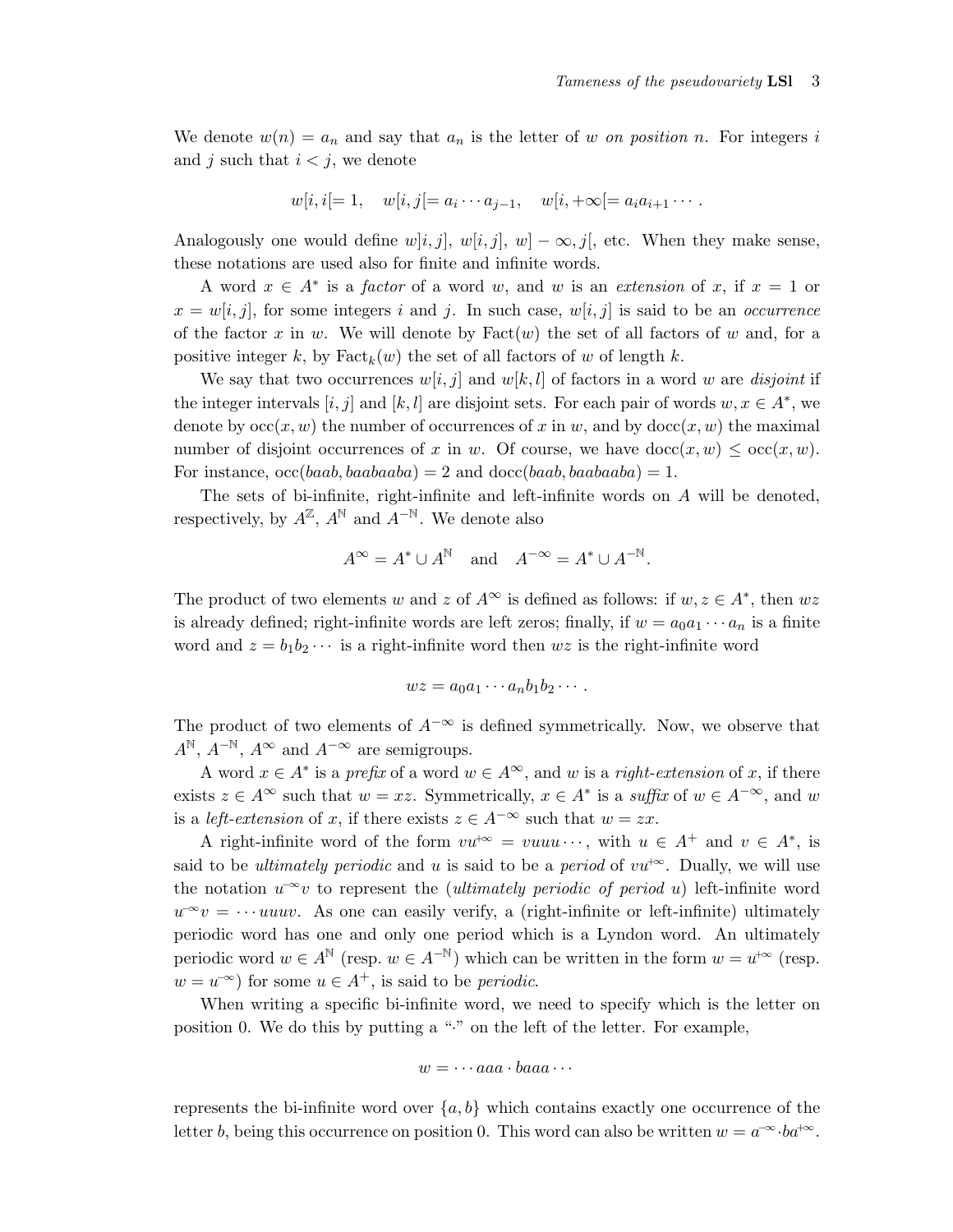More generally, given words  $x = (x_i)_{i \in -\mathbb{N}} \in A^{-\mathbb{N}}$  and  $y = (y_i)_{i \in \mathbb{N}} \in A^{\mathbb{N}}$ , we denote by x · y the bi-infinite word  $w = \cdots x_{-2}x_{-1} \cdot y_1y_2 \cdots$ ; that is, w is the bi-infinite word such that  $w_i = x_i$  for  $i \leq -1$  and  $w_i = y_{i+1}$  for  $i \geq 0$ . A bi-infinite word w is said to be ultimately periodic if  $w = x \cdot y$  for some ultimately periodic words  $x \in A^{-\mathbb{N}}$  and  $y \in A^{\mathbb{N}}$ . The word w is said to be *periodic* if one can choose  $x = u^{\infty}$  and  $y = u^{+\infty}$  for some  $u \in A^+$ . For instance, the word  $w = a^{-\infty} \cdot ba^{+\infty}$  is ultimately periodic and non-periodic.

For each  $n \in \mathbb{Z}$ , we define a *shift* function  $\sigma^n$ :  $A^{\mathbb{Z}} \to A^{\mathbb{Z}}$  by setting, for each  $x = (x_i)_{i \in \mathbb{Z}} \in A^{\mathbb{Z}}$ ,  $\sigma^n(x) = (x_{i+n})_{i \in \mathbb{Z}}$ . The element  $\sigma^n(x)$  is called a *shift* of x. For instance,  $\sigma^3(a^{-\infty} \cdot ba^{+\infty}) = a^{-\infty}baa \cdot a^{+\infty}$ . Notice that for  $n > 0$ , the function  $\sigma^n$  shifts letters *n* places to the left, while  $\sigma^{-n}$  shifts them *n* places to the right. It is well known that a bi-infinite word w is periodic if and only if  $w = \sigma^n(w)$ , for some  $n > 0$ .

We denote by  $\sim$  the equivalence relation on  $A^{\mathbb{Z}}$  given by

 $w \sim z$  if and only if  $\exists n \in \mathbb{Z}, z = \sigma^n(w)$ .

Given a left-infinite word  $x \in A^{-\mathbb{N}}$  and a right-infinite word  $y \in A^{\mathbb{N}}$ , we denote by  $xy$  the  $\sim$ -class of the bi-infinite word  $x \cdot y$ . For instance,  $a^{-\infty}ba^{+\infty}$  is the  $\sim$ -class of all bi-infinite words over  $\{a, b\}$  which contain exactly one occurrence of the letter b. For  $u \in A^+$ , we will usually denote  $u^{\infty} = u^{-\infty} u^{+\infty}$ . Sometimes we will not distinguish a bi-infinite word from its ∼-class.

### 2.2 Semigroups, pseudovarieties and implicit operations

If S is a semigroup, we denote by  $S^1$  the smallest monoid containing S. Given an element s of a profinite semigroup the subsemigroup generated by s has a unique idempotent, denoted by  $s^{\omega}$ . The set of idempotents of a semigroup S is denoted by  $E(S)$ .

A proof of the following classical result can be found in [2, Proposition 3.7.1].

**Lemma 2.1** Let S be a finite semigroup with k elements. Then, for any  $s_1, \ldots, s_k \in S$ , there exist integers  $1 \leq i \leq j \leq k$ , such that,  $s_1 \cdots s_k = s_1 \cdots s_{i-1} (s_i \cdots s_j)^{\omega} s_{j+1} \cdots s_k$ .  $\Box$ 

A morphism of semigroups is an application  $\varphi : S \to T$  between semigroups S and T that respects the multiplication operation of the semigroups. A relational morphism of semigroups is a binary relation  $\theta$ : S → T between semigroups S and T with domain S which is a subsemigroup of  $S \times T$ .

A semigroup pseudovariety is a class of finite semigroups closed under taking subsemigroups, homomorphic images and finite direct products. For a set A endowed with a topology, we say that a (topological) semigroup S is  $A$ -generated if there is a continuous function, from A to S, such that S is the smallest closed semigroup that contains the image of A. We consider finite sets endowed with discrete topology. For a pseudovariety V and a set A, the A-generated elements of V form a directed system and the respective projective limit will be denoted by  $\overline{\Omega}_A \mathbf{V}$ . In general, we say that a semigroup S is pro-V if it is a projective limit of semigroups of **V**. In case  $V = S$ , where S is the pseudovariety of all finite semigroups, we say that  $S$  is *profinite*.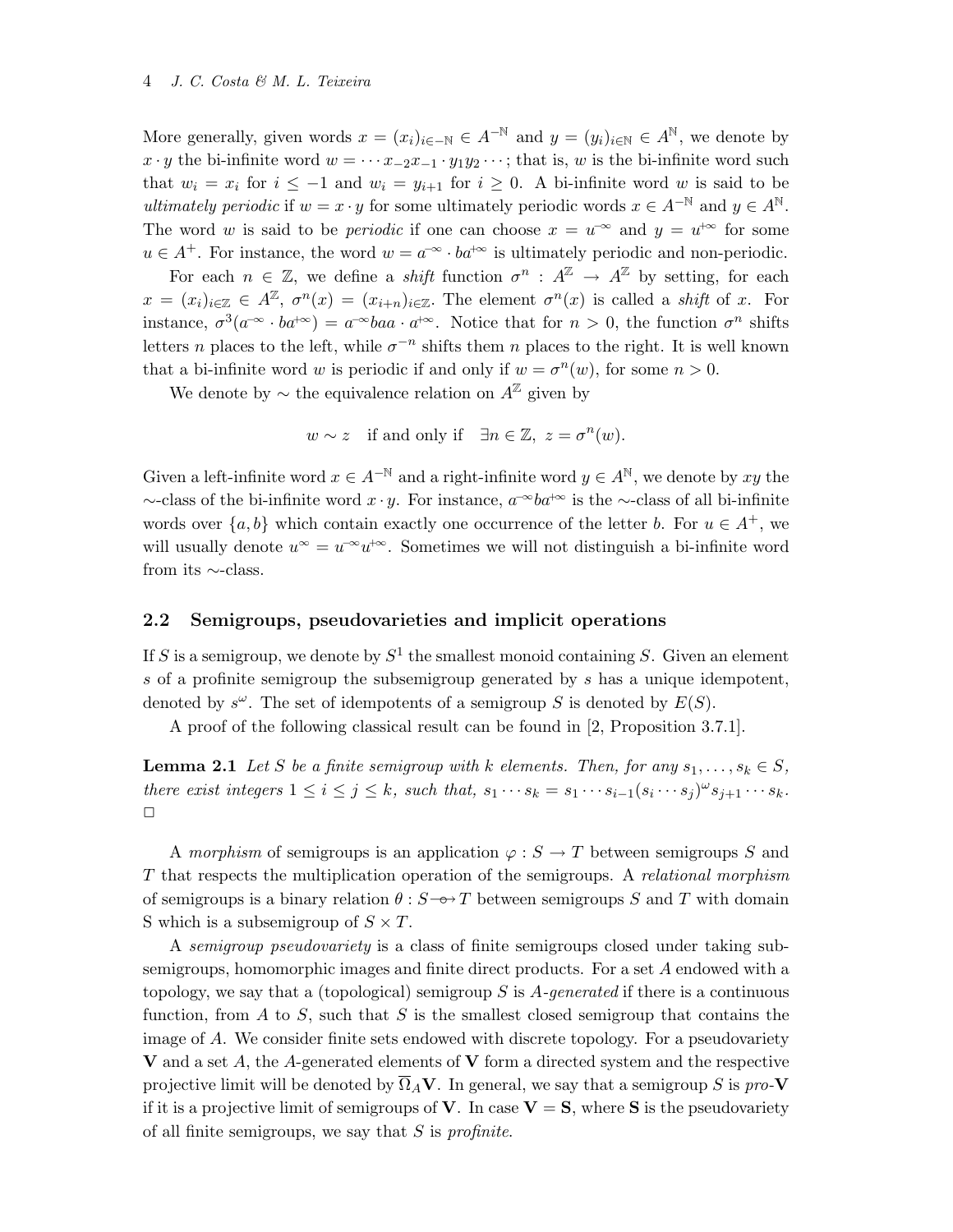The semigroup  $\overline{\Omega}_A V$  is the free semigroup over A for the class of all pro-V semigroups, which means that, for each pro- $V$  semigroup  $S$  and each continuous function  $\varphi: A \longrightarrow S$ , there is a unique continuous morphism  $\overline{\varphi}: \overline{\Omega}_A V \longrightarrow S$  extending  $\varphi$ . This leads to a natural interpretation of elements of  $\overline{\Omega}_A \mathbf{V}$  as  $(A-\mathit{ary})$  implicit operations: to each  $\pi \in \overline{\Omega}_A V$  is associated an operation  $\pi_S : S^A \longrightarrow S$  which maps  $\varphi \in S^A$  to  $\pi \overline{\varphi}$ . The subsemigroup of  $\overline{\Omega}_A V$  generated by A is denoted by  $\Omega_A V$  and is a dense subsemigroup of  $\Omega_A V$ , whose elements are called *explicit operations*. The following examples of implicit operations play an important role in the next sections: the binary implicit operation multiplication, denoted by  $\overline{\ }$ ..., interpreted as the semigroup multiplication on each profinite semigroup, and the unary implicit operation  $\omega$ -power, denoted by  $\omega$ , which, for a profinite semigroup S, to  $s \in S$  associates  $s^{\omega}$ . Note that the composition of implicit operations is an implicit operation.

We denote by  $q_V : \overline{\Omega}_A S \longrightarrow \overline{\Omega}_A V$  the continuous morphism mapping the generators of  $\overline{\Omega}_A$ **S** to the generators of  $\overline{\Omega}_A$ **V**.

A pseudoidentity is a formal equality  $\pi = \rho$  where  $\pi, \rho \in \overline{\Omega}_A$ **S** with A finite. A finite semigroup S satisfies a pseudoidentity  $\pi = \rho$  if, for every continuous function  $\varphi : A \longrightarrow S$ ,  $\pi\overline{\varphi} = \rho\overline{\varphi}$ . A pseudovariety **V** satisfies a pseudoidentity  $\pi = \rho$  if every semigroup in **V** satisfies  $\pi = \rho$ , which means that  $\pi q_V = \rho q_V$ . Reiterman's theorem [16] states that every pseudovariety V is defined by a set  $\Sigma$  of pseudoidentities, in the sense that V is the class of all semigroups that satisfy all the pseudoidentities of  $\Sigma$ , and in such case we write  $\mathbf{V} = \llbracket \Sigma \rrbracket$ .

Given  $\pi \in \overline{\Omega}_A$ S, we say that  $\rho \in \overline{\Omega}_A$ S is a factor (resp. a prefix, a suffix) of  $\pi$  if there are  $\pi_1, \pi_2 \in (\overline{\Omega}_A \mathbf{S})^1$  such that  $\pi = \pi_1 \rho \pi_2$  (resp.  $\pi = \rho \pi_2$ ,  $\pi = \pi_1 \rho$ ). A bi-infinite word w is a (bi-infinite) factor of  $\pi$  if every finite word which is a factor of w is also a factor of  $\pi$ . Notice that, a bi-infinite word w is a factor of  $\pi$  if and only if every shift of w is a factor of  $\pi$ .

### 2.3 Graphs

By a (directed) graph  $\Gamma$  we mean a partial algebra with a support set  $\mathcal{V}(\Gamma) \overset{\circ}{\cup} \mathcal{E}(\Gamma)$  with two sorts of elements, called *vertices* and *edges* respectively, and two binary operations  $\alpha, \omega : \mathcal{E}(\Gamma) \to \mathcal{V}(\Gamma)$  which define the *orientation* of the edges. For any edge  $e \in \mathcal{E}(\Gamma)$ , e $\alpha$  is the *beginning* of e and e $\omega$  is the *end* of e.

Two edges  $e_1$  and  $e_2$  are said to be *consecutive* if  $e_1 \omega = e_2 \alpha$ . A (directed) path of Γ is a finite sequence  $e_1, e_2, \ldots, e_n$  of consecutive edges of Γ. Given a sequence of edges  $e_1, \ldots, e_n$ , if it is possible to invert the orientation of some edges in such a way to obtain a directed path, we say that  $e_1, \ldots, e_n$  is a non-oriented path. A path  $e_1, \ldots, e_n$  is a circuit if  $e_1 \alpha = e_n \omega$ . By similarity, a non-oriented path is a non-oriented circuit if it is possible to invert the orientation of some edges in such a way to obtain a circuit.

A graph  $\Gamma$  is said to be *connected* if for every pair of vertices of  $\Gamma$  there is a nonoriented path between them. It is said to be strongly connected if, for any two of its vertices  $v_1$  and  $v_2$ , there is a path from  $v_1$  to  $v_2$  and a path from  $v_2$  to  $v_1$ . The *connected* component (resp. strongly connected component) of a vertex of  $\Gamma$  is the largest connected subgraph (resp. strongly connected subgraph) of  $\Gamma$  containing that vertex.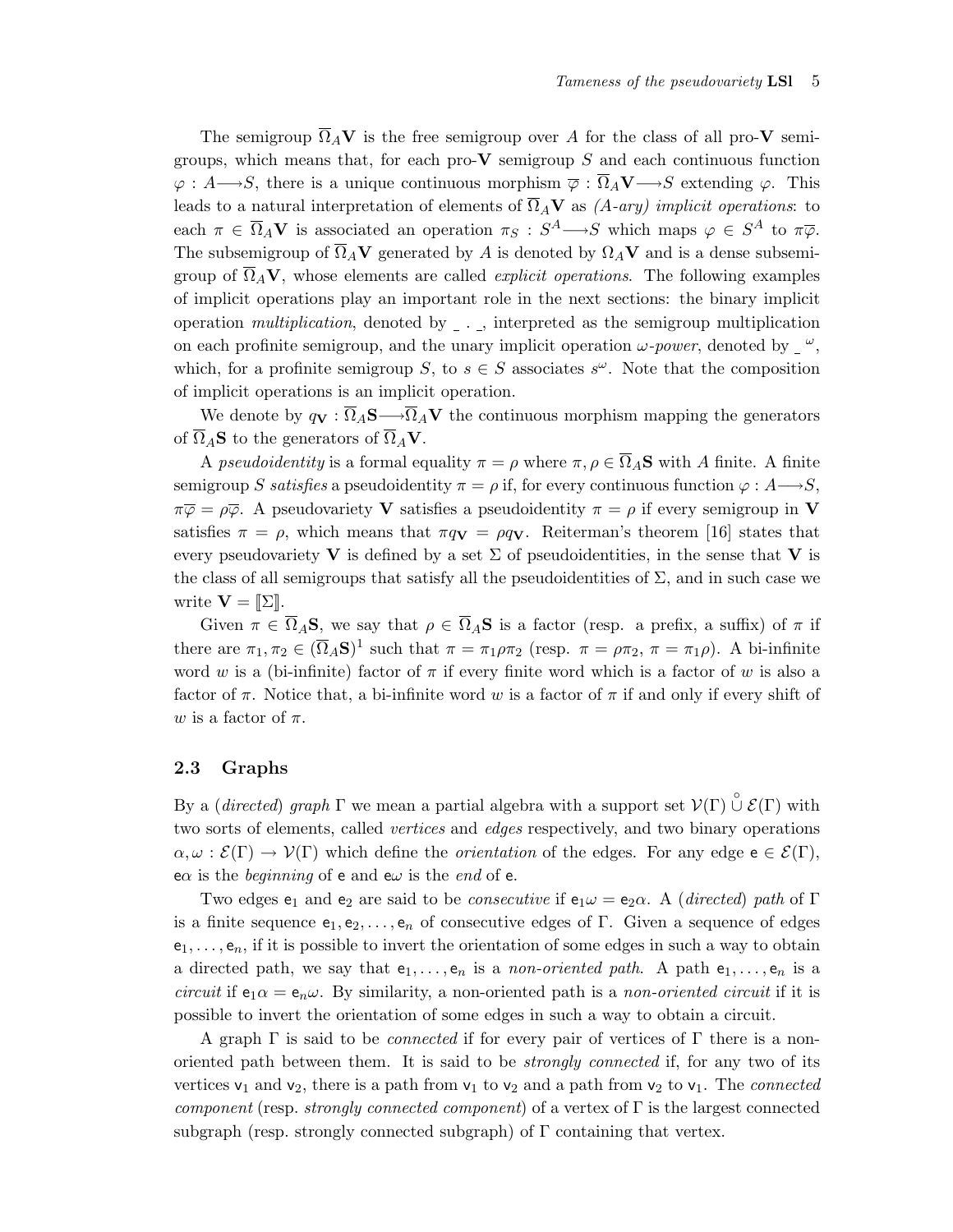By a *labelling* of a graph  $\Gamma$  by a semigroup S, we mean a mapping  $\delta : \Gamma \longrightarrow S^1$  such that  $\mathcal{E}(\Gamma)\delta \subseteq S$ . Such labelling is *consistent* if  $e\alpha\delta \cdot e\delta = e\omega\delta$ , for all  $e \in \mathcal{E}(\Gamma)$ . The *label* of a path  $e_1, \ldots, e_n$  is by definition  $e_1 \delta \cdots e_n \delta$ . If  $\gamma : \mathcal{E}(\Gamma) \longrightarrow A^+$  is a function, the *label* of a non-oriented path  $e_1, \ldots, e_n$  is the reduced form of the word  $(e_1\gamma)^{\epsilon_1} \cdots (e_n\gamma)^{\epsilon_n}$  in the free group generated by A, where  $\epsilon_i = 1$  if in the non-oriented path the edge  $\epsilon_i$  is read in the direct way and  $\epsilon_i = -1$  otherwise. We say that the function  $\gamma$  commutes if the label of any non-oriented circuit is 1.

#### 2.4  $\kappa$ -reducibility and  $\kappa$ -tameness

An *implicit signature*  $\sigma$  is a set of implicit operations containing the multiplication. In this paper, we are particularly interested in the implicit signature κ = { . , <sup>ω</sup>}.

Every profinite semigroup can naturally be considered an algebra for the signature  $\sigma$ . Such algebras will be called  $\sigma$ -semigroups. For a pseudovariety **V**, we denote by  $\Omega_A^{\sigma}$ **V** the free  $\sigma$ -semigroup generated by A in the variety of  $\sigma$ -semigroups generated by V, which as one can observe is the  $\sigma$ -subsemigroup of  $\overline{\Omega}_A$ V generated by A. The elements of  $\Omega_A^{\sigma}$ **S** are called  $\sigma$ -words or  $\sigma$ -terms. We denote by  $p_{\bf{V}} : \Omega_A^{\sigma}$ **S** $\longrightarrow$  $\Omega_A^{\sigma}$ **V** the morphism of  $\sigma$ -semigroups determined by the choice of generators. That is,  $p_{\mathbf{V}}$  is the restriction of  $q_V$  to  $\Omega_A^{\sigma}$ **S**. The  $\sigma$ -word problem for **V** is the problem of deciding, for  $\sigma$ -words  $\pi$  and ρ, if **V** satisfies the pseudoidentity  $\pi = \rho$ , that is, if  $\pi p$ **v** = ρp**v**.

Let  $\gamma : \Gamma \longrightarrow S^1$  be a labelling of a finite graph  $\Gamma$  by a finite semigroup S and let  $\mu$ :  $S \rightarrow T$  be a relational morphism between semigroups S and T. The labelling  $\gamma$  is said to be *µ*-inevitable if there is a consistent labelling  $\delta : \Gamma \longrightarrow T^1$  such that  $(g\gamma, g\delta) \in$  $\mu \cup \{(1,1)\}\$ for every  $g \in \Gamma$ . The labelling  $\gamma$  is said to be **V**-inevitable if it is  $\mu$ -inevitable for every relational morphism  $\mu : S \rightarrow T$ , with  $T \in V$ . Using a compactness result, Almeida [3] has shown the following result.

**Proposition 2.2** A labelling  $\gamma$  of a finite graph  $\Gamma$  by a finite A-generated semigroup S is V-inevitable if and only if there exists a labelling  $\delta$  of  $\Gamma$  by  $\overline{\Omega}_A$ S such that  $\delta \psi = \gamma$ , where the homomorphism  $\psi : \overline{\Omega}_A \mathbf{S} \to S$  respects the choice of generators, and  $\delta q_{\mathbf{V}}$  is  $consistent.$   $\Box$ 

The pseudovariety **V** is said to be  $\sigma$ -reducible if every **V**-inevitable labelling of a finite graph by a finite semigroup S is  $\mu_V^{\sigma}$ -inevitable, where  $\mu_V^{\sigma} = \varphi^{-1}p_V$ , for  $\varphi : \Omega_A^{\sigma}S \longrightarrow S$ the morphism of  $\sigma$ -semigroups which respects the choice of generators.

The following commutative diagram expresses the  $\sigma$ -reducibility of V, which means that proving  $\sigma$ -reducibility of **V** is proving the existence of  $\delta'$  in the conditions of the diagram.

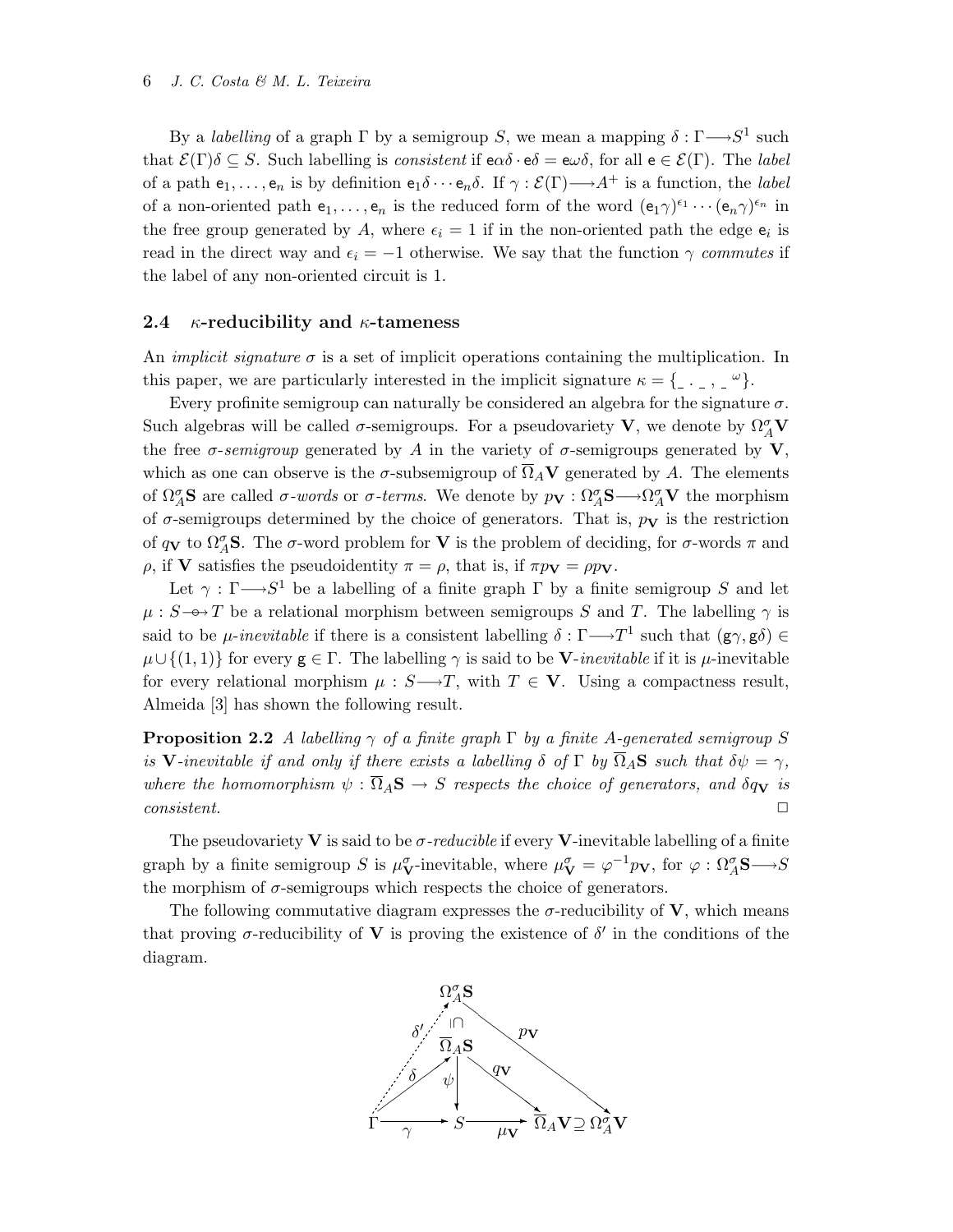A pseudovariety V is said to be  $\sigma$ -tame if it is recursively enumerable,  $\sigma$ -reducible and the  $\sigma$ -word problem for V is decidable. Finally we say that a pseudovariety is tame if it is  $\sigma$ -tame with respect to a recursively enumerable implicit signature  $\sigma$  consisting of computable implicit operations.

## 3 Implicit operations on LSl

This section gathers some basic statements about the free pro- $V$  semigroups, when  $V \in \{K, D, LI,LSl\}$  which will be used in this work. Recall that  $K, D \subseteq LI \subseteq LSl$ ,

$$
\mathbf{K} = [\![x^\omega y = x^\omega]\!], \ \mathbf{D} = [\![yx^\omega = x^\omega]\!], \ \mathbf{L} \mathbf{I} = [\![x^\omega y z^\omega = x^\omega z^\omega]\!]
$$

and

$$
\mathbf{LSl} = [x^{\omega}yx^{\omega}yx^{\omega} = x^{\omega}yx^{\omega}, x^{\omega}yx^{\omega}zx^{\omega} = x^{\omega}zx^{\omega}yx^{\omega}].
$$

Notice also that  $\mathbf{K} \vee \mathbf{D} = \mathbf{L} \mathbf{I}$ . This means that a pseudoidentity  $\pi = \rho$  is satisfied by  $\mathbf{L} \mathbf{I}$ if and only if it is satisfied by both  $K$  and  $D$ . The following properties are well known (see [2], for instance).

**Lemma 3.1** Let V be one of the pseudovarieties K, D or LI. Then,  $\Omega_A V$  is isomorphic to  $A^+$ ,  $E(\overline{\Omega}_A \mathbf{V})$  is an ideal consisting of the non-explicit operations of  $\overline{\Omega}_A \mathbf{V}$  and  $\overline{\Omega}_A \mathbf{K}$ ,  $\overline{\Omega}_A$ **D** and  $E(\overline{\Omega}_A \mathbf{LI})$  are isomorphic to, respectively,  $A^{\infty}$ ,  $A^{-\infty}$  and  $A^{\mathbb{N}} \times A^{-\mathbb{N}}$ .

In view of this lemma, we shall identify explicit operations (on  $K, D$  or  $LI$ ) with finite words. Moreover, the idempotents of  $\overline{\Omega}_A\mathbf{K}$  and  $\overline{\Omega}_A\mathbf{D}$  may be identified, respectively, with right-infinite words and left-infinite words. Notice that in  $\overline{\Omega}_A\mathbf{K}$ , the right-infinite word  $yx^{+\infty}$ , where  $y \in A^*$  and  $x \in A^+$ , corresponds to the implicit operation  $yx^{\omega}$ . A dual remark holds for D.

Let n be a positive integer. We denote by  $\equiv_n$  the congruence on  $\overline{\Omega}_A$ **S** given, for every  $\pi, \rho \in \overline{\Omega}_A$ **S**, by

 $\pi \equiv_n \rho$  if  $\pi$  and  $\rho$  have the same prefix, suffix and factors of length n.

We summarize in the next proposition some properties of the pseudoidentities satisfied by LSl. This result is an immediate consequence of Theorem 3.3 in [12].

**Proposition 3.2** Let  $\pi, \rho \in \overline{\Omega}_A$ **S**. The following conditions are equivalent:

- i)  $\pi q_{\text{LSI}} = \rho q_{\text{LSI}}$ ;
- ii)  $\pi \equiv_n \rho$  for every  $n \in \mathbb{N}$ ;
- iii)  $\pi q_{LI} = \rho q_{LI}$  and  $\pi$  and  $\rho$  have the same finite factors;
- iv)  $\pi q_{\text{LI}} = \rho q_{\text{LI}}$  and  $\pi$  and  $\rho$  have the same bi-infinite factors.

Moreover, if  $\pi$  and  $\rho$  are non-explicit, then a bi-infinite word  $\mathbf{w} \in A^{\mathbb{Z}}$  is a factor of  $\pi \rho$ if and only if w is a factor of  $\pi$  or a factor of  $\rho$ , or w is a shift of the bi-infinite word  $\pi q_{\bf D} \cdot \rho q_{\bf K}$ .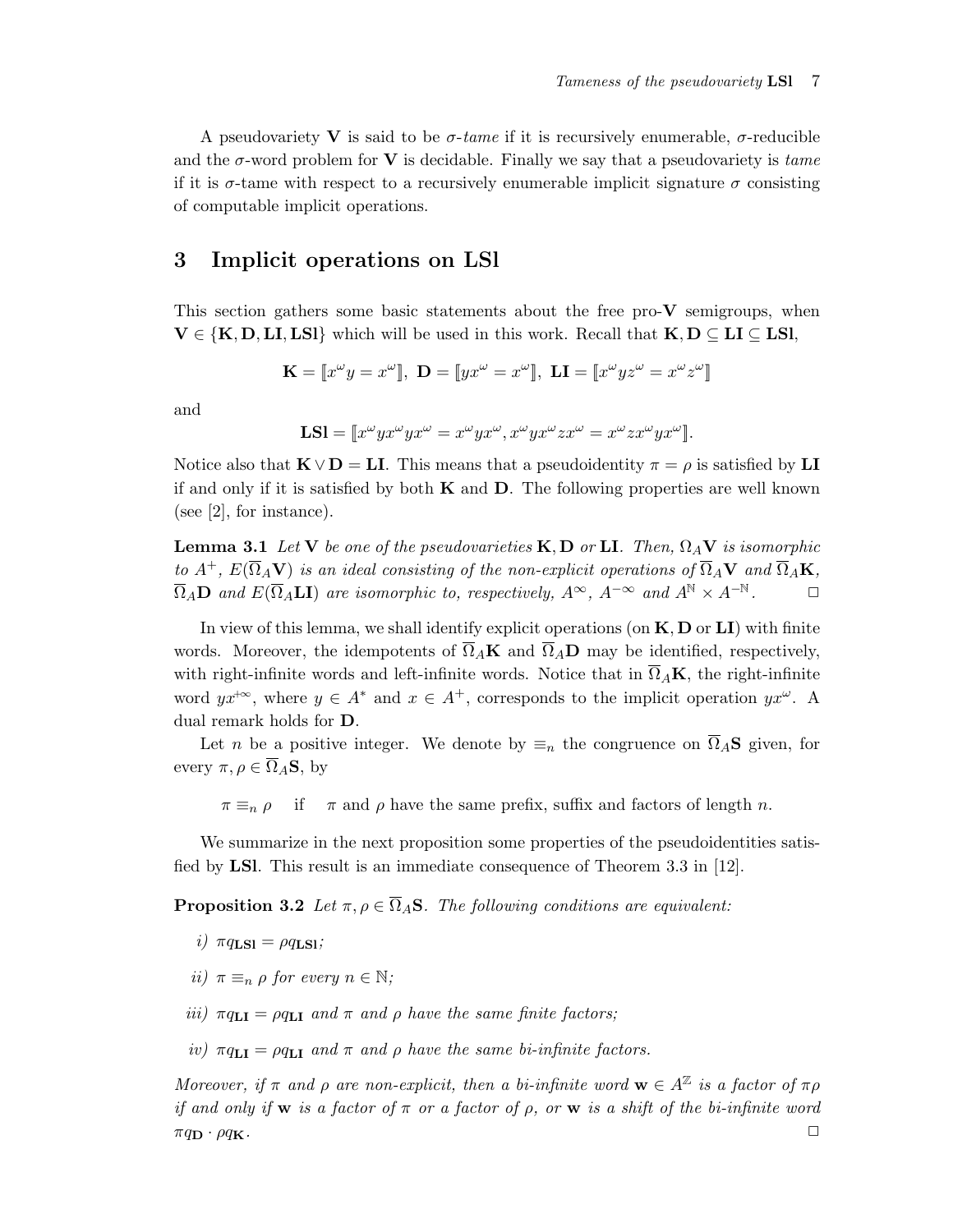Now we state the following simple, but fundamental, result.

**Lemma 3.3** Let  $S \in \mathbf{S}$ ,  $\pi \in \overline{\Omega}_A \mathbf{S}$  be a non-explicit operation and  $n \in \mathbb{N}$ . Then, there exists a word  $u_{\pi} \in A^+$  such that  $u_{\pi} \equiv_n \pi$  and S satisfies  $\pi = u_{\pi}$ .

**Proof.** Let  $(u_i)_i$  be a sequence of words converging to  $\pi$ . Since S is finite, S satisfies  $u_i = \pi$  for every *i* after a certain order. Moreover, taking *i* sufficiently large, the word  $u_{\pi} = u_i$  is such that  $u_{\pi} \equiv_n \pi$  and S satisfies  $\pi = u_{\pi}$ .

A proof of the following useful result can be found in [9].

**Lemma 3.4** Let  $\pi, \rho \in \overline{\Omega}_A$ **S** be non-explicit operations such that  $\pi q_\mathbf{D} = \rho q_\mathbf{D}$ . Then there exist factorizations  $\pi = \pi_1 \pi_2$  and  $\rho = \rho_1 \pi_2$  where  $\pi_1, \pi_2, \rho_1$  are non-explicit operations. Moreover, if  $\pi q_D = u^{\infty}v$  where  $u \in A^+$  and  $v \in A^*$ , then one can choose  $\pi_2 = u^\omega$  $v.$ 

A dual result could be stated for the pseudovariety K.

## 4 Some combinatorial results

In this section, we introduce some definitions on words and prove some results that will be used later.

### 4.1 Centers of bi-infinite words

Let  $u \in A^+$  and let  $x = u[l, r]$  be an occurrence of a factor x in u. An occurrence  $v = u[l', r]$ , with  $l' \leq l$ , of a factor v in u is said to be a *left-extension* of the occurrence  $u[l, r]$ . In this case, the word v itself is said to be a *left-extension (in u)* of the occurrence  $u[l, r]$ .

Let  $x \in A^+$  and let  $\overleftarrow{x} \in A^+$  be a left-extension of x. We say that an occurrence  $x = u[l, r]$  in a word  $u \in A^+$  is allowed in u relatively to  $\overleftarrow{x}$  if  $\overleftarrow{x}$  is a left-extension in u of the occurrence u[l, r]. For instance, let  $x = ab$  and let  $\overleftarrow{x} = aabab$ . Then

#### $u = baababababaabab$

has two allowed occurrences of x:  $u[5,6]$  and  $u[12, 13]$ ; and three occurrences of x not allowed: u[3, 4], u[7, 8] and u[10, 11]. If  $\overline{x} = bbab$  then x has no allowed occurrences in  $u$ .

Let  $\mathbf{w} \in A^{\mathbb{Z}}$  be a bi-infinite word. For every pair of integers  $p, q \in \mathbb{N}_0$ , the factor  $\mathbf{w}[-p, q]$  is said to be a *center* of **w**. Let  $\mathbf{w}' \in A^{\mathbb{Z}}$  be another bi-infinite word such that  $\mathbf{w} \nsim \mathbf{w}'$  (i.e.,  $\mathbf{w}'$  is not a shift of w). An occurrence of  $\mathbf{w}[-p, q]$  in  $\mathbf{w}'$ , when it exists, is of the form  $\mathbf{w}'[h-p, h+q]$  for some  $h \in \mathbb{Z}$ . Notice that in this case h is the position in w' of the central letter w(0) of w. We then say that the center w[ $-p$ , q] of w occurs in w' on position h. Notice that, since by hypothesis  $w \nsim w'$ , there is not a  $h \in \mathbb{N}_0$  such that  $\mathbf{w}[-p, q]$  occurs in  $\mathbf{w}'$  on position h, for every p and q.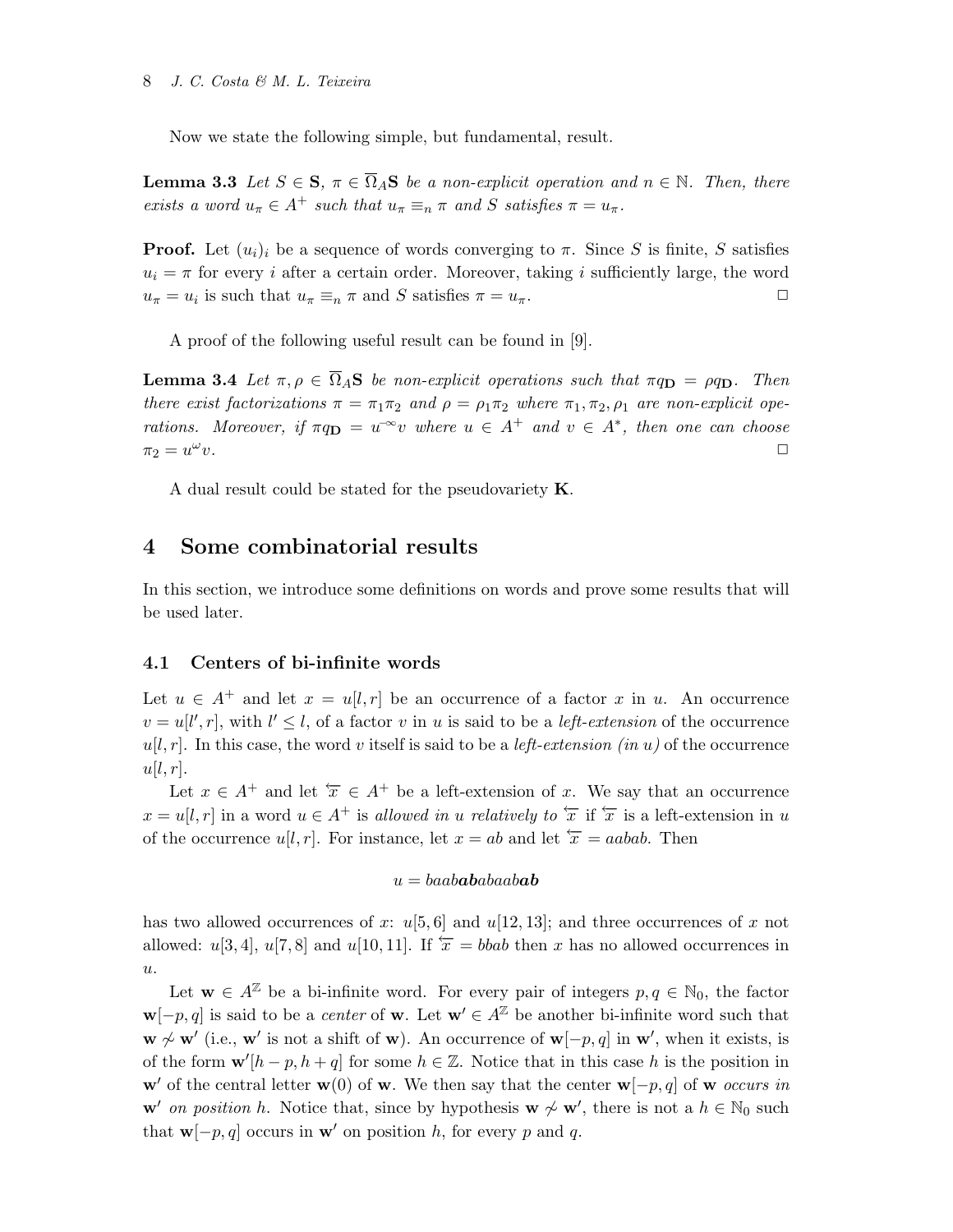We now assume that  $w$  and  $w'$  are non-aperiodic and prove the following statement.

 $\exists q \in \mathbb{N}_0 \forall h \in \mathbb{N}_0 \exists p \in \mathbb{N}_0, \mathbf{w}[-p, q]$  does not occur in  $\mathbf{w}'$  on a position in  $[-h, h]$ . (1)

Suppose that (1) is not true. Hence,

 $\forall q \in \mathbb{N}_0 \exists h \in \mathbb{N}_0 \forall p \in \mathbb{N}_0, \mathbf{w}[-p, q]$  occurs in  $\mathbf{w}'$  on a position in  $[-h, h]$ .

Since the integer interval  $[-h, h]$  is finite, we deduce that

$$
\forall q \in \mathbb{N}_0 \exists h_q \in \mathbb{Z} \,\forall p \in \mathbb{N}_0, \mathbf{w}[-p, q] \text{ occurs in } \mathbf{w}' \text{ on position } h_q.
$$

Let  $q \in \mathbb{N}_0$ . Then, for every integer  $i \leq q$ ,  $\mathbf{w}(i) = \mathbf{w}'(i + h_q)$ , so that

$$
\mathbf{w}] - \infty, q] = \mathbf{w}'] - \infty, q + h_q].
$$

Since  $\mathbf{w} \not\sim \mathbf{w}'$ , the equality  $h_q = h_{q'}$  holds only for a finite number of integers  $q' \in \mathbb{N}_0$ . Therefore,  $h_q \neq h_{q'}$  for some integer  $q' > q$ . On the other hand  $\mathbf{w}$  $] - \infty, q'$  $] = \mathbf{w}'$  $] \infty, q' + h_{q'}],$  whence  $\mathbf{w}$   $] - \infty, q$   $] = \mathbf{w}'$   $] - \infty, q + h_{q'}] - \infty, q + h_{q'}].$  Assuming, without loss of generality, that  $h_q < h_{q'}$  and putting  $u = \mathbf{w'}[h_q, h_{q'}]$ , we deduce that  $|\mathbf{w}| - \infty, q| = u^{-\infty}$ . Since q is arbitrary, this clearly implies that w is periodic. This contradicts the hypothesis and so we conclude that (1) holds. Now, using the fact that  $\mathbf{w}[-P,Q]$  is a factor of  $\mathbf{w}[-p,q]$  for every  $q \geq Q$  and  $p \geq P$  and using symmetry, we easily deduce the more generic statement,

$$
\exists Q \in \mathbb{N}_0 \forall q \ge Q \forall h \in \mathbb{N}_0 \exists P \in \mathbb{N}_0 \forall p \ge P, \mathbf{w}[-p, q] \text{ does not occur in } \mathbf{w}' \text{ and}
$$

$$
\mathbf{w}'[-p, q] \text{ does not occur in } \mathbf{w} \text{ on positions in the interval } [-h, h].
$$
 (2)

Fix two integers  $q, q' \geq Q$  and write  $c_i = \mathbf{w}[-i, q]$  and  $c'_i = \mathbf{w}'[-i, q']$  for every  $i \in \mathbb{N}_0$ . Let t and t' be two positive integers. Then, by (2), for  $h = \max(t, t') + \max(q, q')$  there exists  $P \in \mathbb{N}_0$  such that

$$
\forall p \ge P, \quad c_p \text{ does not occur in } \mathbf{w}' \text{ and } c'_p \text{ does not occur in } \mathbf{w}
$$
  
on positions in the interval  $[-h, h]$ . (3)

Let  $p \geq \max(P, t, t')$ , let T be a large integer (to be more precise, it suffices to take  $T \geq \max(q, q') + 2p$ , and let  $\overleftarrow{c_t} = c_T$  and  $\overleftarrow{c_t}$  $c'_{t'} = c'_{T}$ . Our objective is to prove the following:

**Claim** Any two allowed occurrences of  $c_t$  and  $c'_{t'}$  in a finite word  $u \in A^+$ , relatively to  $\overleftarrow{c_t} = c_T$  and  $\overleftarrow{c'_{t'}}$  $c'_{t'} = c'_{T}$  respectively, are disjoint.

Indeed, suppose that  $c_t = u[r - t, r + q]$  and  $c'_{t'} = u[r' - t', r' + q']$  are two allowed occurrences in u. Since these occurrences are allowed, they can be extended, respectively, to occurrences  $c_T = u[r - T, r + q]$  and  $c'_T = u[r' - T, r' + q']$  of  $c_T = \overleftarrow{c_t}$  and  $c'_T = \overleftrightarrow{c_t}$ in u. Suppose without loss of generality that  $r + q \leq r' + q'$  and that the occurrences  $c_t = u[r - t, r + q]$  and  $c'_{t'} = u[r' - t', r' + q']$  are not disjoint. Then  $r - r' \le q' - q$  and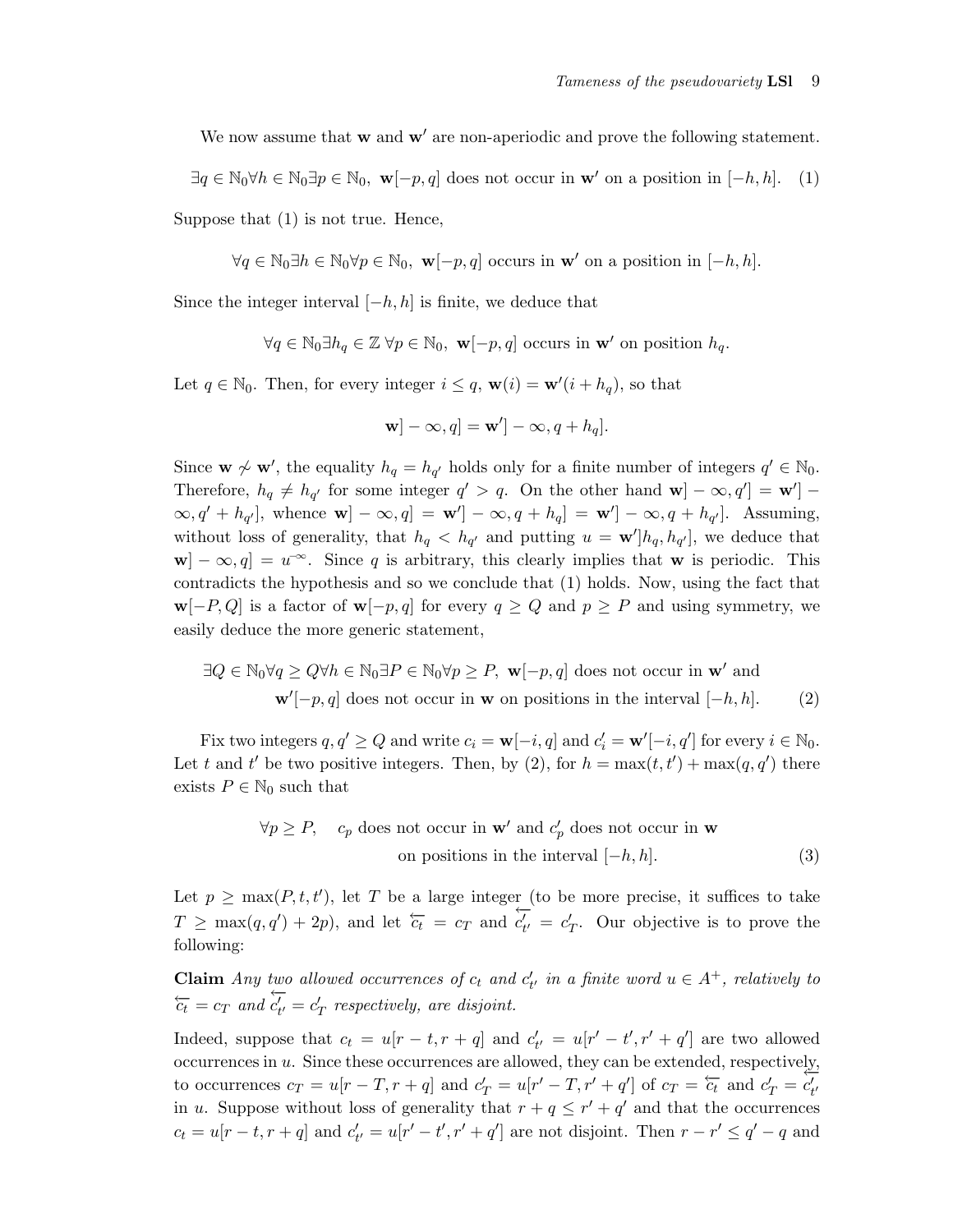#### 10 J. C. Costa & M. L. Teixeira

 $r + q \geq r' - t'$ . Hence  $-q - t' \leq r - r' \leq q' - q$  and we deduce from the definitions of p and T that

$$
r - p \ge r' - t' - q - p \ge r' - q - 2p \ge r' - T.
$$

Therefore, the occurrence  $c_p = u[r - p, r + q]$  is contained in the occurrence  $c'_T =$  $u[r'-T, r'+q']$ . Since  $r-r' \in [-q-t', q'-q] \subseteq [-h, h]$ , this implies that  $c_p$  occurs in w' on a position in the interval  $[-h, h]$ , which contradicts (3). Therefore, the occurrences  $c_t = u[r-t, r+q]$  and  $c'_{t'} = u[r'-t', r'+q']$  are disjoint, and the claim is true for every sufficiently large T.

Notice that, since  $\mathbf{w} \in A^{\mathbb{Z}}$  is non-periodic (so that  $\mathbf{w} \neq \sigma^m(\mathbf{w})$  for every integer  $m \neq 0$ , the claim remains true for  $w' = w$ . That is, any two distinct allowed occurrences of  $c_t = \mathbf{w}[-t, q]$  in a finite word u, relatively to  $\overleftarrow{c_t} = c_T$ , are disjoint.

Since  $T$  is arbitrarily large, we could consider any finite set of bi-infinite words instead of only two and deduce the following result.

**Lemma 4.1** Let B be a finite set of bi-infinite words and let, for each  $w \in B$ ,  $t_w$  be a positive integer. There exists a positive integer Q such that, given an integer  $q_w \ge Q$ for each  $\mathbf{w} \in B$ , for every large integer  $T \ge \max\{t_{\mathbf{w}} \mid \mathbf{w} \in B\}$ , if  $\mathbf{w}, \mathbf{w}' \in B$  with  $\mathbf{w} \neq \sigma^m(\mathbf{w}')$  for every integer  $m \neq 0$  and there are two distinct occurrences of  $\mathbf{w}[-t_\mathbf{w}, q_\mathbf{w}]$ and  $\mathbf{w}[-t_{\mathbf{w}'}, q_{\mathbf{w}'}]$  which are allowed in a finite word  $u \in A^+$ , relatively to  $\mathbf{w}[-T, q_{\mathbf{w}}]$ and  $\mathbf{w}[-T, q_{\mathbf{w}'}]$  respectively, then these occurrences of  $\mathbf{w}[-t_{\mathbf{w}}, q_{\mathbf{w}}]$  and  $\mathbf{w}[-t_{\mathbf{w}'}, q_{\mathbf{w}'}]$  are  $disjoint.$ 

### 4.2 Marked factors

In this paper, we will need to fix and use several integers which depend one on the others. For our and the readers commodity, we will introduce now some of these constants.

- k represents the number of elements of a finite A-generated semigroup  $S$  which will be introduced in the beginning of Section 6.
- $k' = 6k|A|^{3k}$ . (Notice that this constant is large enough to guarantee that, if  $x_1, \ldots, x_r$  are all the factors of a word  $u \in A^+$  with  $2k \leq |x_i|$  < 3k and if  $\mathrm{doc}(x_i, u) > k'-2$  for every  $1 \leq i \leq r$ , then it is possible to choose one occurrence of each factor  $x_i$  such that these occurrences are pairwise disjoint. We will be interested in these factors  $x_i$  because they can be factored in the form  $x_i = x_{i,1}x_{i,2}x_{i,3}$  with  $|x_{i,1}| = |x_{i,3}| = k$  and  $|x_{i,2}| < k$ .
- $k'' = \left[2k'(3k-1)\right]^{A^{3k-1}+1}$ . (The definition of k'' is motivated by Lemma 4.2) below.)

The definitions that follow, although given for the constants  $k, k'$  and  $k''$  above, could be made for generic integers.

A finite word v is said to be k'-abundant if  $\text{doc}(y, v) \geq k'$  for all factors y of v with length  $3k - 1$ .

Let  $u = a_1 a_2 \cdots a_n$   $(a_i \in A)$  be a finite word. A k''-neighborhood of an occurrence  $x = u[i, j]$  of a factor x in u is an occurrence  $v = u[i', j']$  extending  $u[i, j]$  (i.e., such that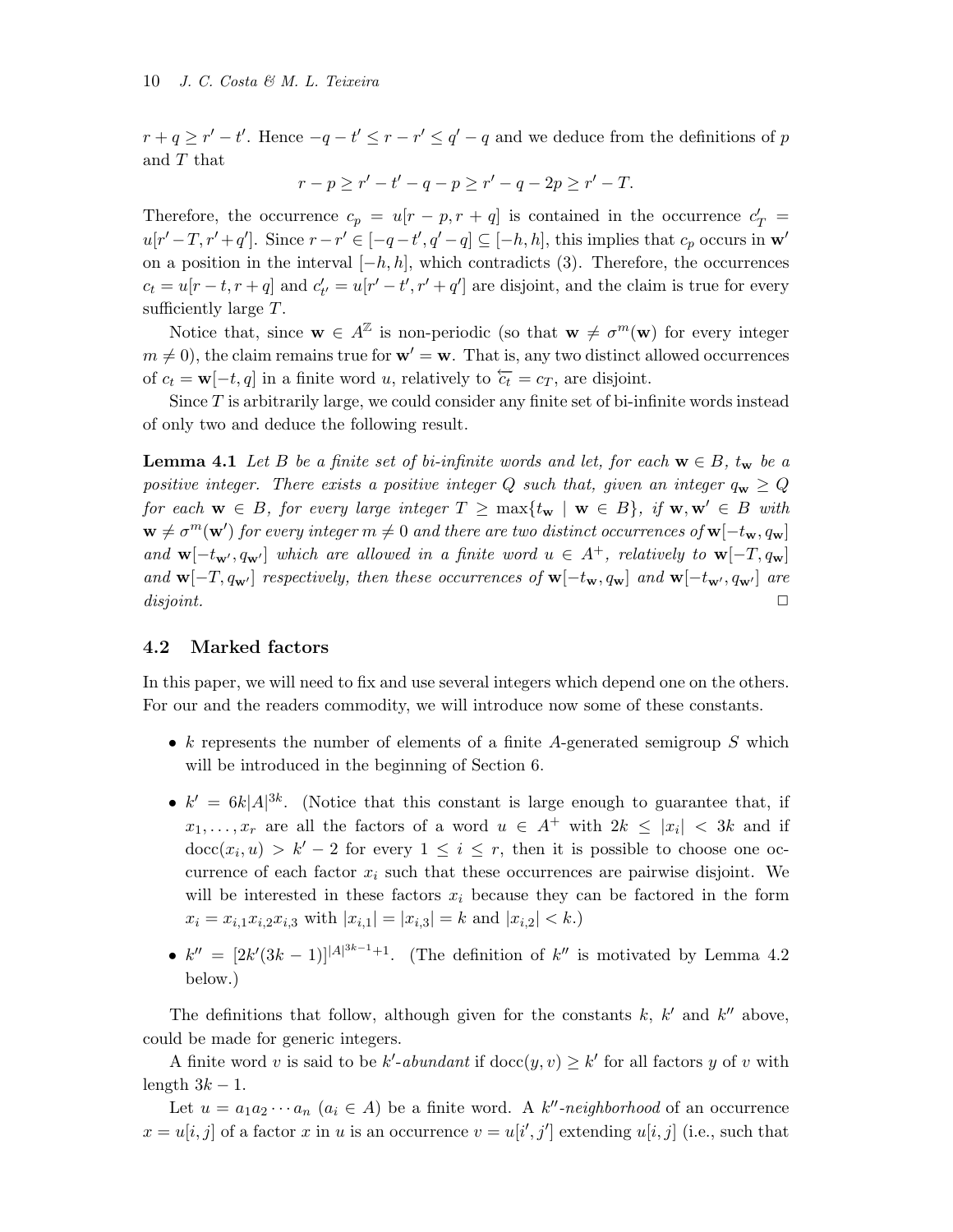$i' \leq i$  and  $j' \geq j$ ) and such that  $|v| \leq k''$ . An occurrence  $x = u[i, j]$  of a factor x of length  $3k - 1$  in u will be said to be *free* if there exists a k''-neighborhood v of u[i, j] such that  $v$  is  $k'$ -abundant. Notice that, in this case, every occurrence of a factor  $y$ , of length  $3k - 1$ , in the k''-neighborhood v is free. The occurrence  $x = u[i, j]$  (and the letters  $a_i, a_{i+1}, \ldots, a_j$  will be said to be *marked* if  $u[i, j]$  is not free. Clearly, there is a unique factorization

$$
u = x_0 w_1 x_1 w_2 \cdots w_r x_r \tag{4}
$$

such that: if  $|u| < 3k - 1$ ,  $u = w_1$ ; otherwise,

- $r \geq 0$ ;
- $x_0, x_r \in A^*, x_1, \ldots, x_{r-1} \in A^+;$
- for each  $1 \leq i \leq r$ , the letters of  $w_i$  are marked;
- for each  $0 \leq j \leq r$ , the letters of  $x_j$  are not marked.

The factorization (4) is called the marked factorization of u (for k). The factors  $w_1, \ldots, w_r$  (resp.  $x_0, \ldots, x_r$ ) are said to be the marked factors (resp. the free factors) of u (for  $k$ ).

In the following lemma, we prove that the marked factors of a word are of bounded length.

**Lemma 4.2** Let  $u = x_0w_1x_1w_2 \cdots w_rx_r$  be the marked factorization of a word  $u \in A^+$ . Then  $|w_i| < k''$  for every  $1 \leq i \leq r$ .

**Proof.** The lemma is obvious when  $|u| < 3k - 1$ . So, we assume that  $|u| \geq 3k - 1$ . Let  $b = 2k'(3k-1)$  and  $e = |A|^{3k-1} + 1$ , so that  $k'' = b^e$ . Suppose that  $|w_i| \geq k''$  for some integer  $1 \leq i \leq r$ . Then, since every letter of  $w_i$  is marked, there is a marked occurrence  $x_1$  of a factor of length  $3k-1$  in  $w_i$ . Let  $v_1$  be an occurrence of length  $k''$  in  $w_i$  such that  $v_1$  is a k''-neighborhood of  $x_1$ . In particular, since  $x_1$  is marked,  $v_1$  is not k'-abundant. Hence,

 $\exists y_1 \in \text{Fact}_{3k-1}(v_1), \ \text{doc}(y_1, v_1) < k'.$ 

Notice that, therefore, the occurrences of  $y_1$  in  $v_1$  "use" less than b letters; that is, if

$$
I = \bigcup_{\substack{[i,j]\in\mathbb{N}\\y_1=v_1[i,j]}} [i,j]
$$

then  $\#I < b$ . Hence, as  $|v_1| = k'' = b^e$ , there is an integer interval  $[h, g] \subseteq [1, |v_1|]$ , of amplitude  $b^{e-1}$ , that does not contain any element of I. In particular, this implies that

$$
\exists v_2 \in \text{Fact}(v_1), \text{ occ}(y_1, v_2) = 0 \text{ and } |v_2| = b^{e-1}.
$$

Now, since  $|v_2| \geq 2(3k-1)$  and every letter of  $v_2$  is marked, there is in  $v_2$  and occurrence  $x_2$  of length  $3k-1$  that is marked in u. In particular  $v_2$  is a  $k''$ -neighborhood of  $x_2$ , whence  $v_2$  is not k'-abundant. Hence,

$$
\exists y_2 \in \text{Fact}_{3k-1}(v_2), \ \text{doc}(y_2, v_2) < k'.
$$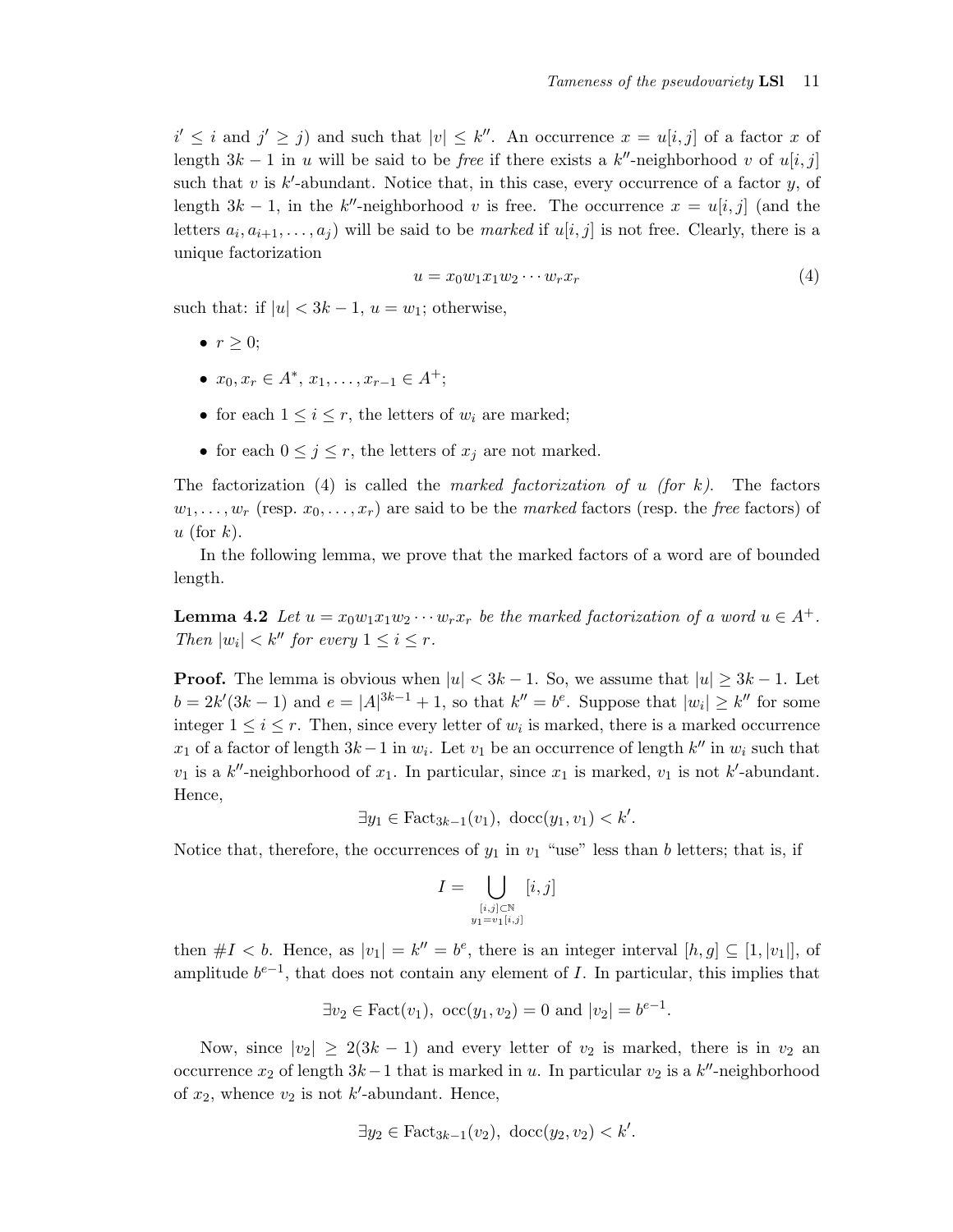Therefore, as above, one can show that

$$
\exists v_3 \in \text{Fact}(v_2), \ \text{occ}(y_2, v_3) = 0 \text{ and } |v_3| = b^{e-2}.
$$

Notice that, as  $v_3$  is a factor of  $v_2$ ,  $y_1$  does not occur in  $v_3$ . Therefore  $v_3$  is a factor of  $w_i$  of length  $b^{e-2}$  with no occurrences of  $y_1$  and  $y_2$ .

Iterating this process, one deduces, after  $e-1 = |A|^{3k-1}$  steps, the existence of distinct words  $y_1, \ldots, y_{e-1} \in A^+$  of length  $3k - 1$  and a factor  $v_e$  of  $w_i$  such that

$$
y_1, \ldots, y_{e-1} \notin \text{Fact}(v_e) \text{ and } |v_e| = b.
$$

Hence  $|v_e| \geq 3k - 1$  and so  $v_e$  has a factor of length  $3k - 1$ . This is absurd because  $y_1, \ldots, y_{e-1}$  are  $e-1$  distinct words on A of length  $3k-1$  that are not factors of  $v_e$  and there exist exactly  $e-1$  distinct words on A of length  $3k-1$ . Therefore  $|w_i| < k''$ .  $\Box$ 

The process of marking letters of a given word  $u \in A^+$ , described in this subsection, is a way to localize the factors of a given length  $3k-1$  that (locally) have "few" occurrences: the definition of what "few" means is made in such a way that the marked factors have bounded lengths.

## 5 The  $\kappa$ -word problem for LSI

A non-explicit  $\kappa$ -term  $\pi$  of the form

$$
\pi = u_0 x_1^{\omega} u_1 x_2^{\omega} \cdots x_n^{\omega} u_n
$$

with  $n \geq 1, u_0, \ldots, u_n \in A^*$  and  $x_1, \ldots, x_n \in A^+$ , will be called a rank 1  $\kappa$ -term. It is clear that  $\pi q_K$  is the right-infinite word  $u_0 x_1^{+\infty}$  and  $\pi q_D$  is the left-infinite word  $x_n^{\infty} u_n$ . The bi-infinite words of the form  $x_i^{\infty}$  and  $x_j^{\infty} u_j x_{j+1}^{+\infty}$ , with  $i = 1, ..., n$  and  $j = 1, \ldots, n - 1$ , are the bi-infinite factors of  $\pi$ .

The  $\kappa$ -word problem for **LSI** is decidable as shown by the first author [12]. Note that, by Proposition 3.2,  $\Omega_A$ **LSI** is isomorphic to  $A^+$ . Moreover, if  $\pi \in \overline{\Omega}_A$ **S** is a nonexplicit operation and a pseudoidentity  $\pi = \rho$  holds in **LSI**, then  $\rho$  is non-explicit too. The decision criterion to test if two non-explicit  $\kappa$ -terms are equal over **LSI** is given in next proposition (Theorem 7.1 of [12]).

**Proposition 5.1** Let  $\pi \in \Omega_A^{\kappa}$ **S** be a non-explicit  $\kappa$ -term. Then, there is a rank 1  $\kappa$ -term  $\pi_1 = u_0 x_1^{\omega} u_1 x_2^{\omega} \cdots x_n^{\omega} u_n$  such that  $\pi q_{\text{LSI}} = \pi_1 q_{\text{LSI}}$ . Moreover, if  $\rho \in \Omega_A^{\kappa}$ S is another nonexplicit κ-term and  $\rho_1 = v_0 y_1^{\omega} v_1 y_2^{\omega} \cdots y_m^{\omega} v_m$  is a rank 1 κ-term such that  $\rho q_{\text{LSI}} = \rho_1 q_{\text{LSI}}$ , then  $\pi q_{\text{LSI}} = \rho q_{\text{LSI}}$  if and only if  $u_0 x_1^{+\infty} = v_0 y_1^{+\infty}$ ,  $x_n^{-\infty} u_n = y_m^{-\infty} v_m$  and  $\pi_1$  and  $\rho_1$  have the same bi-infinite factors. Furthermore, the equality  $\pi q_{\text{LSI}} = \rho q_{\text{LSI}}$  is effectively decidable.  $\Box$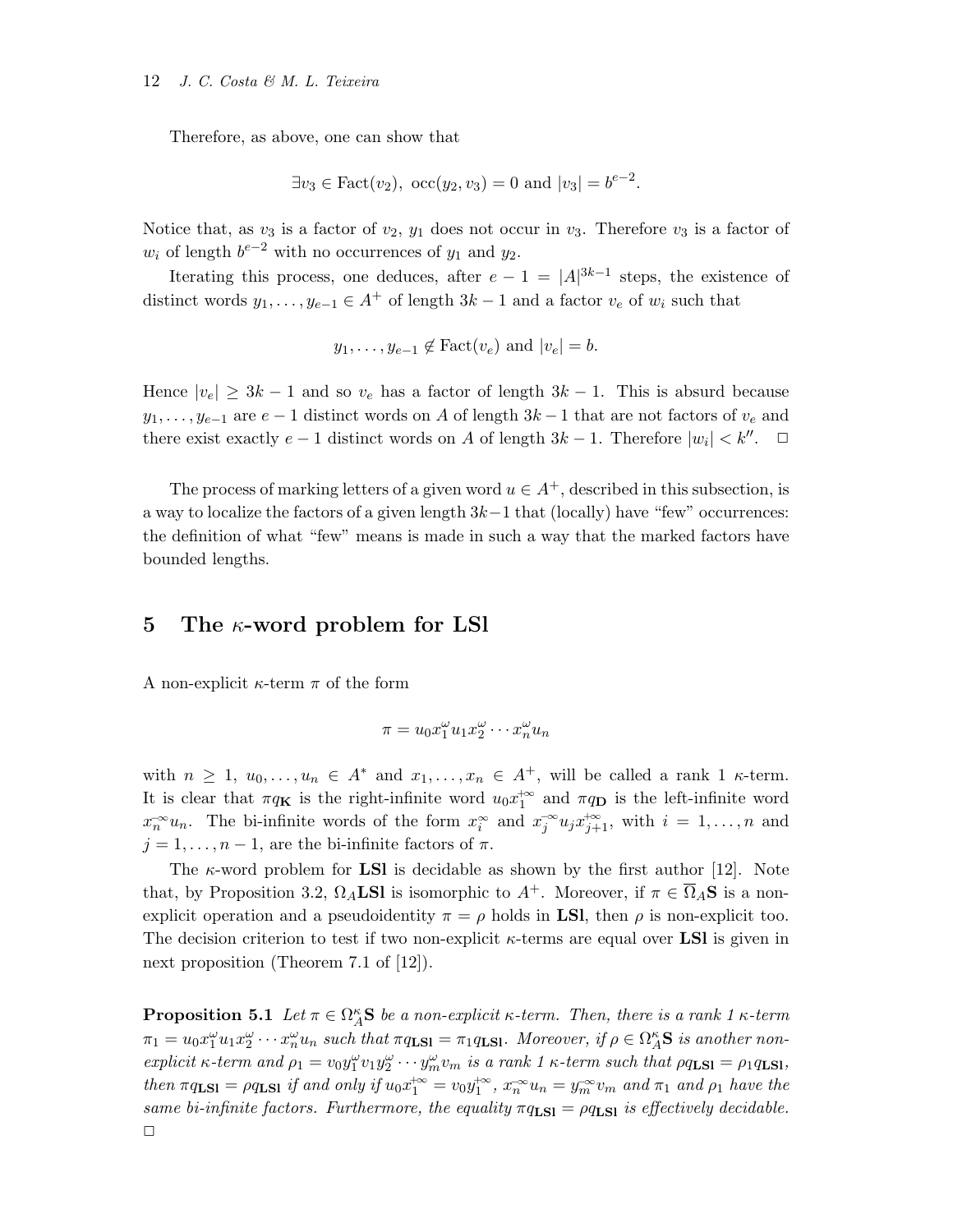## 6  $\kappa$ -reducibility of LSI

In this section, we show that the pseudovariety **LSI** is  $\kappa$ -reducible.

Let  $\gamma$  be a LSI-inevitable labelling of a finite graph  $\Gamma$  by a finite A-generated semigroup S and let  $\psi$  be the unique homomorphism from  $\overline{\Omega}_A$ S to S which respects the choice of generators. By Proposition 2.2, there is a labelling  $\delta$  of  $\Gamma$  by  $\overline{\Omega}_A$ **S** such that  $\delta\psi = \gamma$  and  $\delta q_{\text{LSI}}$  is consistent. Notice that since **K** and **D** are subpseudovarieties of **LSl**, this implies that  $\delta q_{\mathbf{K}}$  and  $\delta q_{\mathbf{D}}$  are both consistent. We have to construct a labelling  $\delta': \Gamma \to \Omega_A^{\kappa}$ **S** such that  $\delta' \psi = \gamma$  and  $\delta' p_{LSl}$  is consistent.

### 6.1 Reductions on the graph Γ

We first reduce to the case in which all edges are labelled by non-explicit operations under  $\delta$ . Let  $\mathcal{V}_{\omega}$  be the set of vertices  $\mathsf{v} \in \mathcal{V}(\Gamma)$  such that  $\mathsf{v}\delta$  is a non-explicit operation. Let  $\phi$  be the equivalence relation on  $\mathcal{V}_{\omega}$  generated by the relation

 $\{(v,w) \mid v,w \in V_\omega \text{ and there is an edge } e \text{ from } v \text{ to } w \text{ such that } e\delta \text{ is explicit}\}.$ 

For each  $v \in \mathcal{V}_{\omega}$ , let

- $\vee \phi$  be the  $\phi$ -class of v;
- $\mathcal{E}_{\nu\phi}$  be the subset of  $\mathcal{E}(\Gamma)$  consisting of all edges e such that e $\delta$  is explicit and  $e\omega \in v\phi$  (and so also  $e\alpha \in v\phi$ );
- $\mathcal{E}_v$  be the set of edges  $e \in \mathcal{E}(\Gamma)$  such that  $e\omega = v$ ;
- $\mathcal{E}_{v,\omega}$  be the subset of  $\mathcal{E}_v$  consisting of all edges labelled under  $\delta$  by a non-explicit operation;
- $\mathcal{E}_{v,0} = \mathcal{E}_{v} \setminus \mathcal{E}_{v,\omega}$ .

Select a vertex  $v_0 \in V_\omega$  such that  $\mathcal{E}_{v_0\phi}$  is non-empty. Let  $m_{v_0\phi}$  be the maximal length of labels of non-oriented paths, having no repeated edges, consisting of edges of  $\mathcal{E}_{\mathsf{v}_0\phi}$ . Since  $v_0 \delta$  is not explicit, there is a factorization

$$
\mathbf{v}_0 \delta q_{\mathbf{D}} = z_{\mathbf{v}_0 \phi} s_{\mathbf{v}_0} \tag{5}
$$

where  $s_{v_0}$  is a word of length  $m_{v_0\phi}$  and  $z_{v_0\phi} \in \overline{\Omega}_A \mathbf{D}$  is a non-explicit operation. Let  $v \in v_0 \phi$ . Select a non-oriented path from  $v_0$  to v with no repeated edges and consisting of edges of  $\mathcal{E}_{\mathsf{v}_0\phi}$ . Let h be the label of this path and put  $s_{\mathsf{v}} = s_{\mathsf{v}_0}h$ . Since the length of h is at most  $m_{\nu_0\phi}$ , and since the action h on  $s_{\nu_0}$  is defined,  $s_{\nu}$  belongs to  $A^*$ . By consistency of  $\delta q_{\mathbf{D}}$ , we have

$$
\mathsf{v}\delta q_{\mathbf{D}} = z_{\mathsf{v}_0\phi} s_{\mathsf{v}}.
$$

Moreover, for every edge  $e \in \mathcal{E}_{v,\omega}$ ,

$$
\mathbf{e}\delta q_{\mathbf{D}} = \mathbf{v}\delta q_{\mathbf{D}} = z_{\mathbf{v}_0\phi} s_{\mathbf{v}}.\tag{6}
$$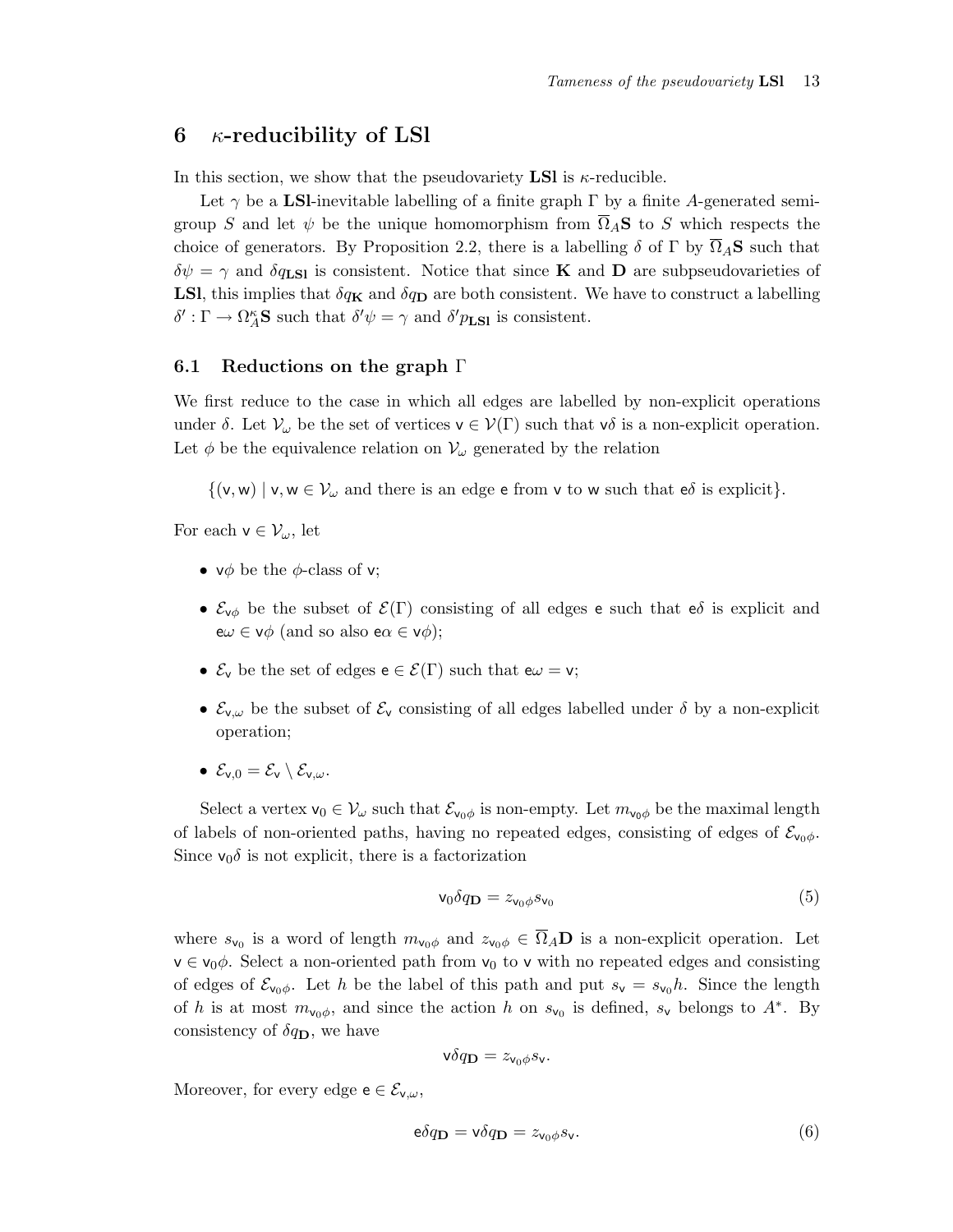Now, we deduce from Lemma 3.4 the existence of non-explicit operations  $\pi_{\nu_0\phi}$ ,  $\rho_{\nu}$  and  $\rho_e$  such that

$$
\mathsf{v}\delta = \rho_\mathsf{v} \cdot \pi_{\mathsf{v}_0\phi} \cdot s_\mathsf{v},\tag{7}
$$

$$
e\delta = \rho_e \cdot \pi_{v_0\phi} \cdot s_v \quad \text{for any edge } e \in \mathcal{E}_{v,\omega}.\tag{8}
$$

Suppose that the restriction of  $\delta$  to  $\mathcal{E}_{\mathsf{v}_0\phi}$  is not a commuting labelling. Then, by Lemma 2.5 of [9],  $z_{v_0\phi} = u^{-\infty}v$ , for some explicit operations  $u \neq 1$  and v, and, by Lemma 3.4, one can choose  $\pi_{\nu_0\phi} = u^{\omega}v$ . In this case, we drop all the edges of  $\mathcal{E}_{\nu_0\phi}$  and let  $\gamma_1$  and  $\delta_1$  be the labellings of  $\Gamma' = \Gamma \setminus \mathcal{E}_{\mathsf{v}_0 \phi}$  which differ from  $\gamma$  and  $\delta$  on the following edges and vertices in which they are defined by:

- $\nabla \gamma_1 = (\rho_v \cdot \pi_{v_0 \phi}) \psi$  and  $\nabla \delta_1 = \rho_v \cdot \pi_{v_0 \phi}$ , for each  $v \in v_0 \phi$ ;
- $e\gamma_1 = (\rho_e \cdot \pi_{\nu_0\phi})\psi$  and  $e\delta_1 = \rho_e \cdot \pi_{\nu_0\phi}$ , for each edge e such that  $e\alpha \notin \nu_0\phi$  and  $e\omega \in v_0\phi;$
- $e\gamma_1 = (s_{\mathbf{e}\alpha} \cdot \rho_{\mathbf{e}} \cdot \pi_{\mathsf{v}_0\phi})\psi$  and  $e\delta_1 = s_{\mathbf{e}\alpha} \cdot \rho_{\mathbf{e}} \cdot \pi_{\mathsf{v}_0\phi}$ , for each edge e such that  $e\alpha \in \mathsf{v}_0\phi$ and  $e\omega \in v_0\phi$ ;
- $e\gamma_1 = (s_{\mathbf{e}\alpha} \cdot \mathbf{e}\delta)\psi$  and  $\mathbf{e}\delta_1 = s_{\mathbf{e}\alpha} \cdot \mathbf{e}\delta$ , for each edge e such that  $\mathbf{e}\alpha \in \mathbf{v}_0\phi$  and  $e\omega \notin v_0\phi$ .

In these conditions,  $\delta_1 \psi = \gamma_1$  and, by Proposition 3.2,  $\delta_1 q_{LS}$  is consistent. Suppose that we construct a labelling  $\delta'_1$  of  $\Gamma'$  by rank 1  $\kappa$ -terms satisfying conditions:

- c1)  $\delta'_1 \psi = \gamma_1$  and  $\delta'_1 p_{LS1}$  is consistent;
- c2) for any  $g \in \Gamma'$ , if  $g\delta_1 q_D = u^{-\infty}v$ , where  $u \neq 1$  and v are finite words, then  $g\delta'_1 p_D =$  $u^{\infty}v.$
- c3) for any fixed integer  $M \geq m_{\nu_0\phi}$  and any  $g \in \Gamma'$ , if  $g\delta_1 = u\sigma$ , where  $u \in A^+$  and  $\sigma \in \overline{\Omega}_A$ **S** with  $|u| \leq M$ , then  $\mathsf{g} \delta_1' = u \sigma'$  where  $\sigma' \in \Omega_A^{\kappa}$ **S** is such that  $\sigma \psi = \sigma' \psi$ . Hence, in particular, for each edge e such that  $e\alpha \in v_0\phi$ ,  $e\delta_1' = s_{e\alpha} \cdot \sigma_e$  for some  $\sigma_{\mathbf{e}} \in \Omega_A^{\kappa} \mathbf{S};$
- **c4**) for any vertices  $v_1$  and  $v_2$ , if  $v_1 \delta_1 q_{LSl} = v_2 \delta_1 q_{LSl}$ , then  $v_1 \delta'_1 p_{LSl} = v_2 \delta'_1 p_{LSl}$ . Notice that in this case, we have  $\mathsf{v}\delta_1' p_{\text{LSI}} = \mathsf{v}_0 \delta_1' p_{\text{LSI}}$ , for each  $\mathsf{v} \in \mathsf{v}_0 \phi$ .

Therefore, if we define  $\delta'$  to coincide with  $\delta_1'$  on  $\Gamma'$  and let,

- $v\delta' = v\delta'_1 \cdot s_v$ , for each vertex  $v \in v_0\phi$ ;
- $e\delta' = e\delta'_1 \cdot s_{e\omega}$ , for each edge  $e$  such that  $e\alpha \notin v_0\phi$  and  $e\omega \in v_0\phi$ ;
- $e\delta' = \sigma_e \cdot s_{e\omega}$ , for each edge **e** such that  $e\alpha \in v_0\phi$  and  $e\omega \in v_0\phi$ ;
- $e\delta' = \sigma_e$ , for each edge e such that  $e\alpha \in v_0\phi$  and  $e\alpha \notin v_0\phi$ ;
- $e\delta' = e\delta$ , for each edge  $e \in \mathcal{E}_{v_0\phi};$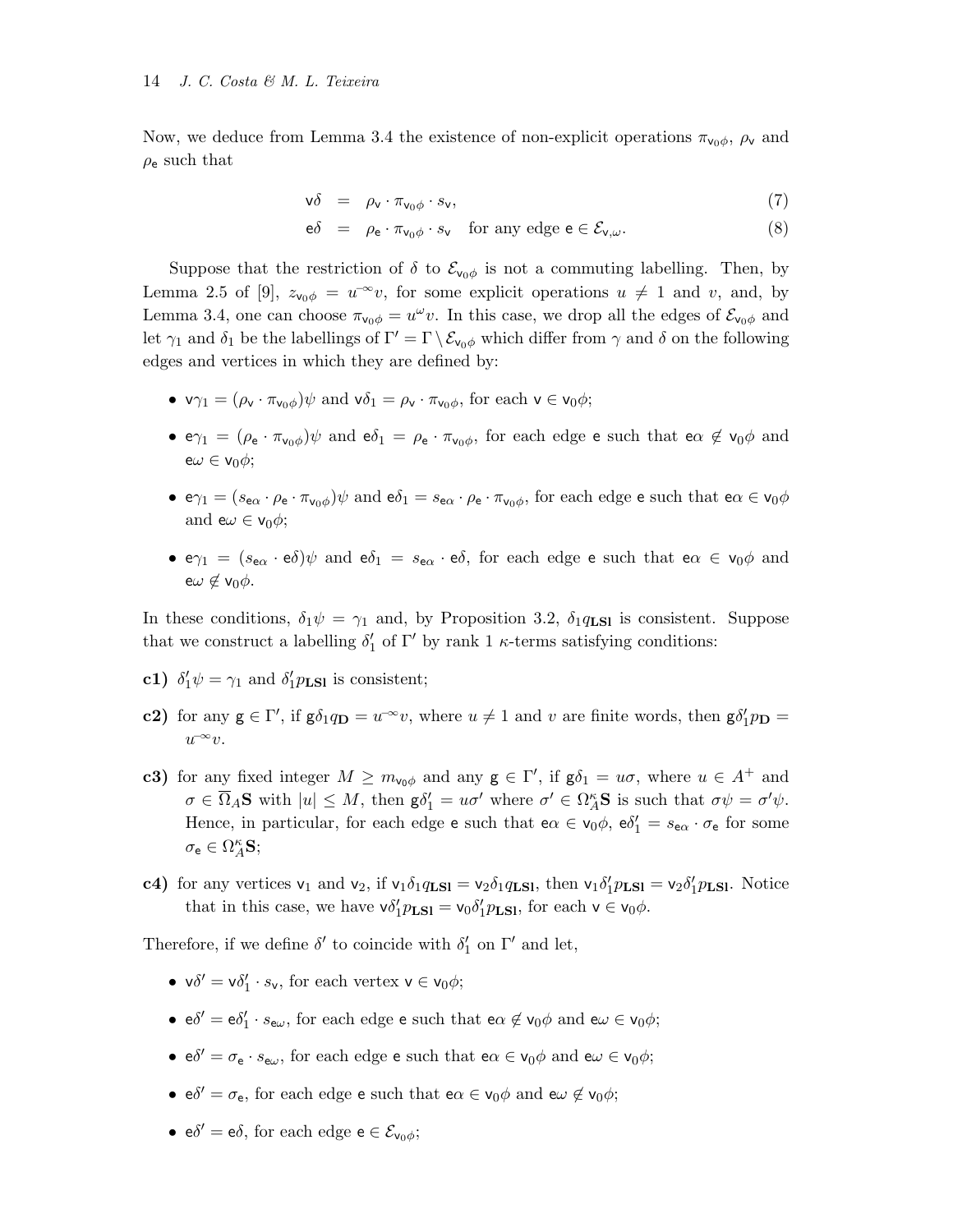then  $\delta'$  is a labelling of  $\Gamma$  by  $\Omega_A^{\kappa}$ **S** such that  $\delta'\psi = \gamma$  and, by Proposition 5.1,  $\delta'p_{LSl}$  is consistent.

The case in which the restriction of  $\delta$  to  $\mathcal{E}_{\nu_0\phi}$  is a commuting labelling can be treated analogously (in this case, condition c2) above is superfluous). Therefore, by induction on the number of  $\phi$ -classes  $v_0\phi$  such that  $\mathcal{E}_{v_0\phi}$  is non-empty, we may assume that all edges beginning in vertices labelled by non-explicit operations are labelled by non-explicit operations. Finally, we can easily eliminate edges labelled by explicit operations which begin in vertices labelled by explicit operations (and vertices labelled by explicit operations which are not the beginning of edges labelled by non-explicit operations). For that, it suffices to define the labels of these edges under  $\delta'$  to be equal to their labels under  $\delta$  by the imposition of condition c3) above which preserves prefixes of any fixed length of labels of vertices. Therefore, we may assume that all edges are labelled by non-explicit operations.

Finally, we reduce to the case in which all vertices are labelled by non-explicit operations. Suppose that v is a vertex labelled by an explicit operation and let  $e_1, \ldots, e_n$ be all the edges beginning in v. Notice that, since all edges are labelled by non-explicit operations, v is not the end of an edge. Moreover, for each  $i \in \{1, \ldots, n\}$ , we can write

$$
e_i\delta=\pi_i\rho_i
$$

for some non-explicit operations  $\pi_i$  and  $\rho_i$ . Drop vertex **v** and, for each  $i \in \{1, \ldots, n\}$ , drop edge  $e_i$ , let  $v'_i$  be a new vertex, let  $e'_i$  be a new edge with beginning in  $v'_i$  and end in  $e_i\omega$  and let  $\gamma_1$  and  $\delta_1$  be the labellings of  $\Gamma' = (\Gamma \setminus \{v, e_1, \ldots, e_n\}) \cup \{v'_i, e'_i \mid i = 1, \ldots, n\}$ defined as follows:

•  $\gamma_1$  and  $\delta_1$  coincide, respectively, with  $\gamma$  and  $\delta$  on  $\Gamma \setminus \{v, e_1, \ldots, e_n\};$ 

• 
$$
\mathbf{v}'_i\gamma_1 = (\mathbf{v}\delta \cdot \pi_i)\psi, \mathbf{v}'_i\delta_1 = \mathbf{v}\delta \cdot \pi_i, \mathbf{e}'_i\gamma_1 = \rho_i\psi \text{ and } \mathbf{e}'_i\delta_1 = \rho_i \text{, for each } i \in \{1, \ldots, n\}.
$$

Since  $\delta\psi = \gamma$  and  $\delta q_{\text{LSI}}$  is consistent, it is clear that  $\delta_1\psi = \gamma_1$  and  $\delta_1q_{\text{LSI}}$  is consistent. Suppose that there exists a labelling  $\delta'_1$  of  $\Gamma'$  by rank 1  $\kappa$ -terms satisfying conditions c1) and c3) above [in condition c3) we have to choose  $M \geq |\nu \delta|$  so that, for each i,  $\mathsf{v}'_i \delta'_1 = \mathsf{v} \delta \cdot \sigma_i$  for some  $\sigma_i \in \Omega_A^{\kappa} \mathbf{S}$ . Then, let  $\delta'$  coincide with  $\delta'_1$  on  $\Gamma \setminus {\mathsf{v}, \mathsf{e}_1, \ldots, \mathsf{e}_n}$ , let  $\mathsf{v}\delta' = \mathsf{v}\delta$  and let  $\mathsf{e}_i\delta' = \sigma_i \cdot \mathsf{e}'_i\delta'_1$  for all i. Therefore  $\delta'$  is a labelling of  $\Gamma$  by  $\Omega_A^{\kappa} \mathbf{S}$  such that  $\delta' \psi = \gamma$  and  $\delta' p_{LSl}$  is consistent. By induction on the number of vertices labelled by explicit operations under  $\delta$ , we may assume that all vertices are labelled by non-explicit operations.

We assume therefore that  $\Gamma$  is a finite graph all of whose vertices and edges are labelled by non-explicit operations, and the objective is to construct the labelling  $\delta'$  of Γ satisfying conditions c1) to c4) above with M large enough.

### 6.2 Reduction rule

Before giving explicitly the algorithm, let us give some details of the process. For a sufficiently large integer n (to be fixed below) and for each  $g \in \Gamma$  consider a word  $u_{\mathbf{g}\delta} \in A^+$ , given by Lemma 3.3. We will apply to each of these words a process of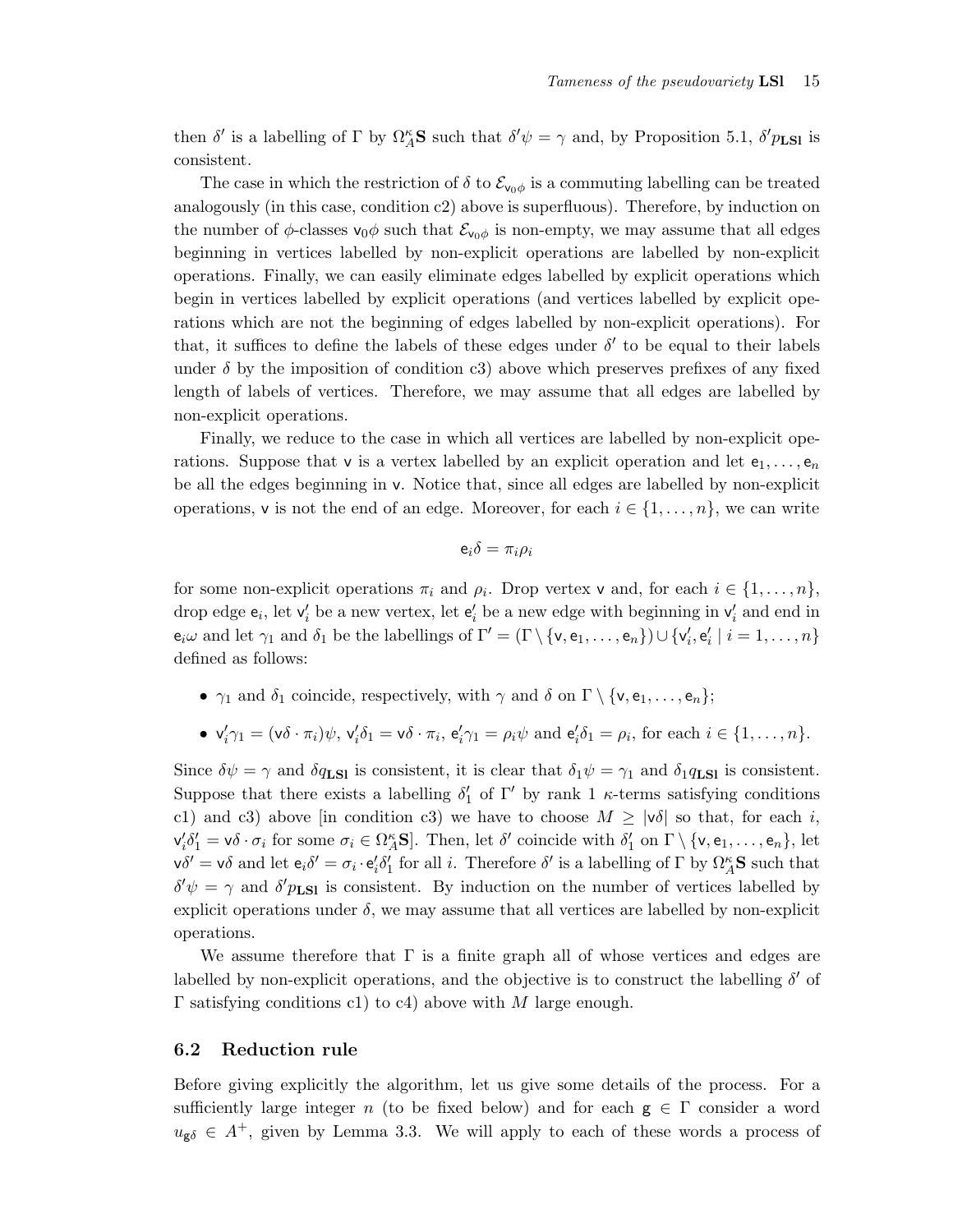transformation described in sections 6.4 and 6.5 below. The κ-term obtained (in fact it is a rank 1  $\kappa$ -term), denoted  $\widehat{u_{g\delta}}$ , will be chosen to be  $g\delta'$ . The process of transformation will use a unique reduction rule which consists in the substitution of certain factors by certain rank 1  $\kappa$ -terms. We proceed to describe (and to justify the use of) this rule.

Since  $\psi$  is a homomorphism and so, in particular, commutes with  $\omega$ -powers, we deduce from Lemma 2.1 that for every word  $a_1 \cdots a_k \in A^+$  of length k,

$$
[a_1\cdots a_k]\psi = [a_1\cdots a_{i-1}(a_i\cdots a_j)^{\omega}a_{j+1}\cdots a_k]\psi
$$

for some integers  $1 \leq i \leq j \leq k$ . Therefore, for each word  $x = a_1 \cdots a_k$  of length k we may fix a rank 1  $\kappa$ -term

$$
\overline{x} = a_1 \cdots a_{i-1} (a_i \cdots a_j)^{\omega} a_{j+1} \cdots a_k
$$

such that  $x\psi = \overline{x}\psi$ .

Now, suppose that  $x \in A^+$  is a word such that  $|x| > k$  and S satisfies  $x = x^{\omega}$ . Let  $y \in A^+$  be the unique primitive word such that x is a power of y. In this case we define

$$
\overline{x} = y^{\omega}
$$

and, so, also in this case the equality  $x\psi = \overline{x}\psi$  holds.

Let  $A$  be the alphabet

$$
\bar{A} = A \cup \{ \bar{x} \mid x \in A^+ \text{ and } \bar{x} \text{ is defined} \}.
$$

The reduction rule (to be applied on terms in the alphabet  $A$ ) is the following:

R)  $t_1x t_2 \rightarrow t_1\overline{x} t_2$ , where  $t_1, t_2 \in \overline{A}^*, x \in A^+$  and  $\overline{x}$  is defined.

Notice that:

- rule R) substitutes occurrences of certain factors  $x \in A^+$ , with  $|x| \geq k$ , by elements  $\bar{x}$  of the alphabet A; therefore, this is clearly a Nœtherian system since rule R) reduces the length of terms in the alphabet  $A$ ;
- rule R) apply explicit operations and rank 1  $\kappa$ -terms to rank 1  $\kappa$ -terms;
- $(t_1x t_2)\psi = (t_1\overline{x} t_2)\psi$ . (Notice that, since Lemma 3.3 states that S satisfies  $g\delta =$  $u_{\mathbf{g}\delta}$ , this equality will guarantee that  $\delta' \psi = \gamma$ .)

Notice that, since we want to guarantee the consistency of  $\delta' p_{LSl}$ , the pseudoidentity  $\widehat{u_{\mathsf{e}\alpha\delta}} \cdot \widehat{u_{\mathsf{e}\delta}} = \widehat{u_{\mathsf{e}\omega\delta}}$  must hold in LSI for every edge e of Γ. Hence, if  $\widehat{u_{\mathsf{e}\alpha\delta}} \cdot \widehat{u_{\mathsf{e}\delta}}$  has a factor of the form  $\overline{xyz}$  with  $x, z \in A^+$  and  $y \in A^*$ , then  $\overline{xyz} = x_1x_2^{\omega}x_3yz_1z_2^{\omega}z_3$  for some  $x_1, x_3, y, z_1, z_3 \in A^*$  and  $x_2, z_2 \in A^+$ , and, by Proposition 5.1,  $x_2^{\omega}x_3yz_1z_2^{\omega}$  must also occur in  $\widehat{u_{\epsilon\omega\delta}}$ . For that, it suffices to guarantee that  $\overline{x}y\overline{z}$  is also a factor of  $\widehat{u_{\epsilon\omega\delta}}$ . Reciprocally, we will guarantee that every factor of  $\widehat{u_{\mathsf{ew}}\delta}$  of the form  $\overline{x}y\overline{z}$ , with  $x, z \in A^+$ and  $y \in A^*$ , is also a factor of  $\widehat{u_{\mathbf{e}\alpha\delta}} \cdot \widehat{u_{\mathbf{e}\delta}}$ . Moreover, the substitutions will be made in such a way that the unique prefix (resp. suffix) of  $\widehat{u_{\epsilon\alpha\delta}} \cdot \widehat{u_{\epsilon\delta}}$  of the form  $y\overline{z}$  (resp.  $\overline{z}y$ ) with  $y \in A^*$  and  $z \in A^+$  is also a prefix (resp. suffix) of  $\widehat{u_{\mathsf{e}\omega\delta}}$ .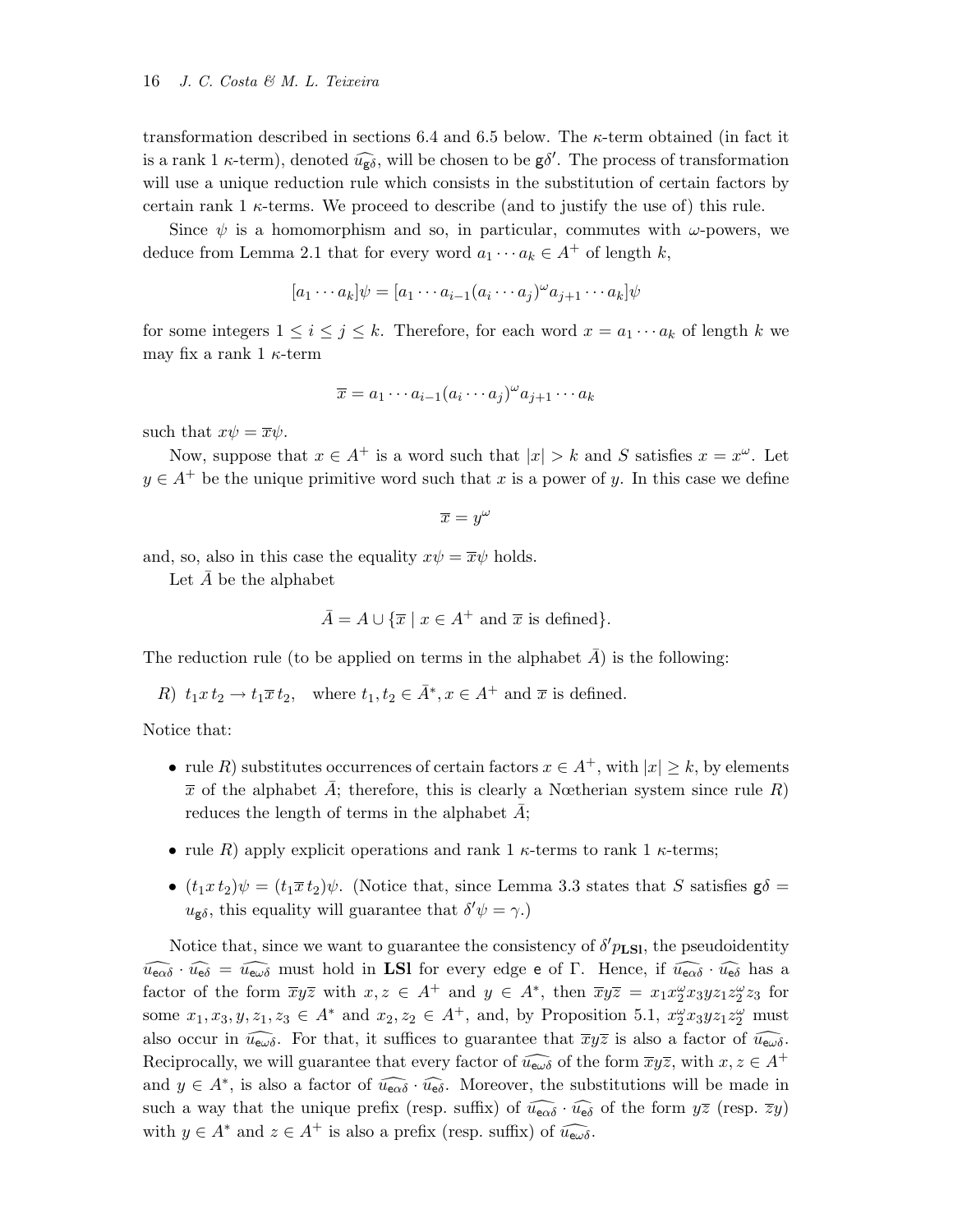### 6.3 Factorizations of the words  $u_{\sigma\delta}$

The objective of this subsection is, for each  $g \in \Gamma$ , to identify in the word  $u_{g\delta}$  the first and the last occurrences of factors on which rule  $R$ ) is going to be applied. These applications of rule R) will determine the unique prefix (resp. suffix) of  $\widehat{u_{\epsilon\delta}}$  of the form  $y\overline{z}$  (resp.  $\overline{z}y$ ) with  $y \in A^*$  and  $z \in A^+$ .

As noticed in the end of last section, we want to guarantee in particular that, for every edge e of Γ,  $\widehat{u_{\mathbf{e}\alpha\delta}}\cdot\widehat{u_{\mathbf{e}\delta}}$  and  $\widehat{u_{\mathbf{e}\omega\delta}}$  have the same factors of the form  $\overline{xyz}$  with  $x, z \in A^+$ and  $y \in A^*$ . Since the last occurrence of a factor of the form  $\overline{x}$  in  $\widehat{u_{\mathbf{e}\alpha\delta}}$  and the first occurrence of a factor of the form  $\overline{z}$  in  $\widehat{u_{\epsilon\delta}}$  originate a factor of the form  $\overline{xyz}$  in  $\widehat{u_{\epsilon\delta}}$ ,  $\widehat{u_{\epsilon\delta}}$ , we must guarantee that  $\overline{xyz}$  is also a factor of  $\widehat{u_{\epsilon\omega\delta}}$  (the word  $xyz \in A^+$  will be called the center of e). On the other hand, since **LSI** verifies the pseudoidentity  $a^{\omega}ba^{\omega}ba^{\omega} = a^{\omega}ba^{\omega}$ , it may happen for instance that the word xyz has only one occurrence in  $u_{\mathbf{e}\alpha\delta} \cdot u_{\mathbf{e}\delta}$  and "many" occurrences in  $u_{\epsilon\omega\delta}$  or vice-versa. This may constitute a problem since we want that  $\widehat{u_{\mathbf{e}\alpha\delta}} \cdot \widehat{u_{\mathbf{e}\delta}}$  and  $\widehat{u_{\mathbf{e}\omega\delta}}$  have the same factors of the form  $\overline{x}y\overline{z}$ . Therefore, we must localize all occurrences of the word  $xyz$  in  $u_{\epsilon\alpha\delta} \cdot u_{\epsilon\delta}$  and  $u_{\epsilon\omega\delta}$  and substitute x by  $\bar{x}$  and z by  $\overline{z}$ . In fact, we may not be able to substitute all these occurrences since they may be not disjoint and rule R) can only be applied on occurrences of factors of  $A^+$  which are disjoint. So these factors  $xyz \in A^+$  will be chosen to permit substitutions on certain occurrences which are conveniently "separated" by a process, that uses the results of Section 4.1, that we proceed to describe.

Let  $g \in \Gamma$ . We denote by  $g\theta$  the connected component of g in the graph  $\Gamma$ , by  $\mathcal{V}_{g\theta}$ the set of vertices of  $g\theta$  and by  $\mathcal{E}_{g\theta}$  the set of edges of  $g\theta$ . We denote also

$$
\mathbf{k}_{\mathbf{g}} = \mathbf{g} \delta q_{\mathbf{K}} \quad \text{and} \quad \mathbf{d}_{\mathbf{g}} = \mathbf{g} \delta q_{\mathbf{D}}.
$$

Notice that  $\mathbf{k}_{g} \in A^{\mathbb{N}}$ , that  $\mathbf{d}_{g} \in A^{-\mathbb{N}}$  and, by consistency of  $\delta q_{\mathbf{D}}$ , that  $\mathbf{d}_{e} = \mathbf{d}_{e\omega}$  for any edge e. Moreover, the consistency of  $\delta q_{\mathbf{K}}$  implies the equality  $\mathbf{k}_{v} = \mathbf{k}_{v'}$ , for all vertices v and  $v'$  in the same connected component. We then denote, for any vertex  $v, k_v \theta = k_v$ .

Let M be a large enough positive integer [cf. condition c3) on page 14]. For each vertex v and for each edge e, let

$$
l_{\mathbf{v}} = \mathbf{k}_{\mathbf{v}\theta}[1, M+k],\tag{9}
$$

$$
l_{\mathsf{e}} = \mathbf{k}_{\mathsf{e}}[1, i_{\mathsf{e}}], \quad \text{where } i_{\mathsf{e}} \ge M + k \text{ is an integer defined below}, \tag{10}
$$

$$
r_v = d_v[-i_v, -1]
$$
, where  $i_v \ge M + k$  is an integer defined below, (11)

$$
r_{\rm e} = r_{\rm e\omega}.\tag{12}
$$

Now, for each edge  $e$ , let  $w_e$  be the bi-infinite word

$$
\mathbf{w}_{\mathsf{e}} = \mathbf{d}_{\mathsf{e}\alpha} \cdot \mathbf{k}_{\mathsf{e}}
$$

and let  $c_{e} \in A^{+}$ , called the *center* of **e**, be the following center of  $\mathbf{w}_{e}$ 

$$
c_{\mathbf{e}} = r_{\mathbf{e}\alpha} l_{\mathbf{e}} = \mathbf{w}_{\mathbf{e}} [-i_{\mathbf{e}\alpha}, i_{\mathbf{e}}].
$$

We say also that  $c_{e}$  is a center of Γ. The center  $c_{e}$  is said to be *periodic* if and only if the bi-infinite word  $w_e$  is periodic.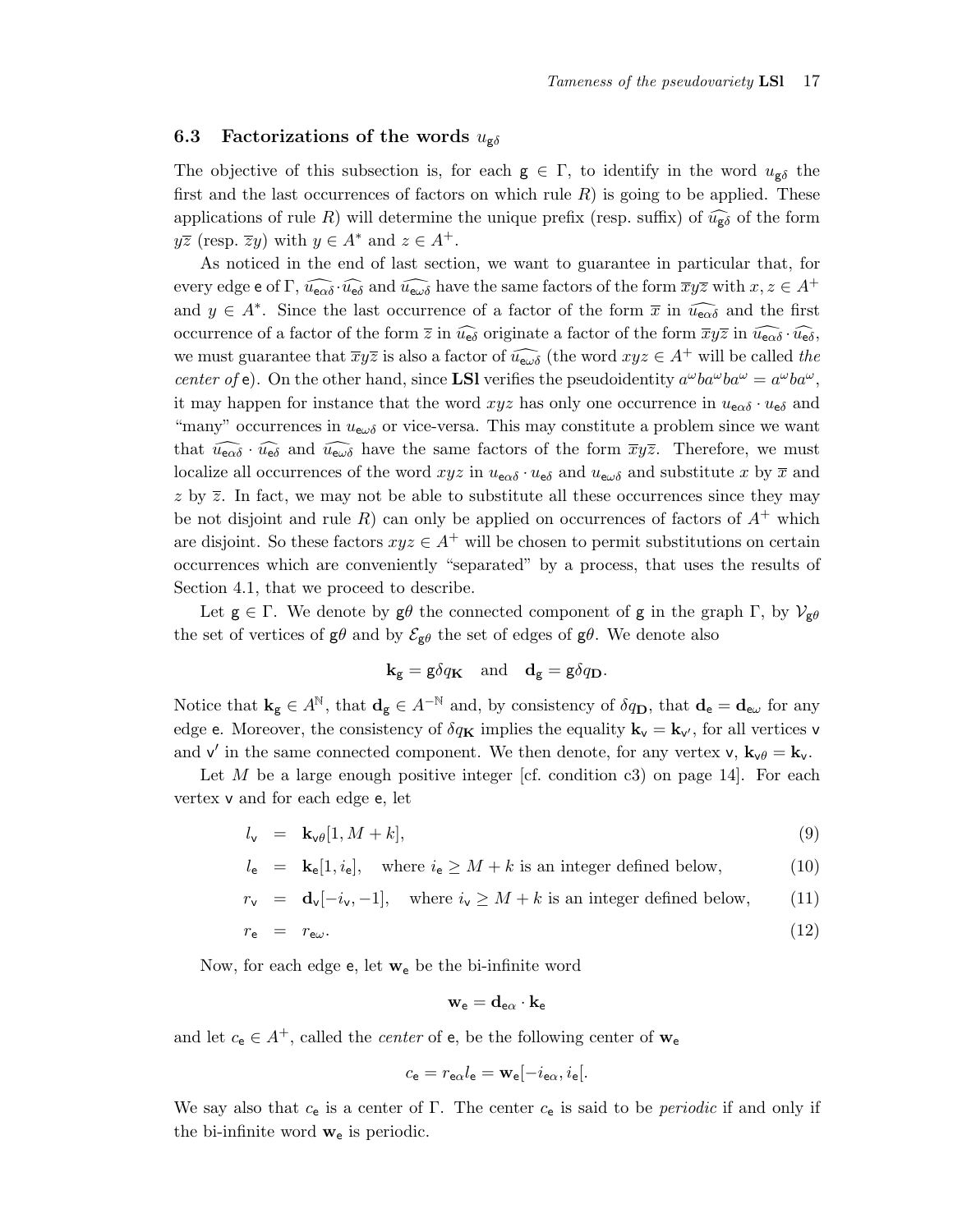For  $e \in \mathcal{E}(\Gamma)$  and  $v \in \mathcal{V}(\Gamma)$ , the integers  $i_e$  and  $i_v$  in (10) and (11), respectively, are chosen sufficiently large so that:

- (a) if e' is an edge such that  $\mathbf{w}_e \sim \mathbf{w}_{e'}$ , then  $c_e = c_{e'}$  (not necessarily  $r_{e\alpha} = r_{e'\alpha}$  and  $l_{\mathsf{e}}=l_{\mathsf{e}'}).$
- (b) If  $\mathbf{k}_e$  is ultimately periodic, say  $\mathbf{k}_e = vu^{+\infty}$  where u is the unique period of  $\mathbf{k}_e$  which is a Lyndon word, then  $l_e = vu^p$  for some positive integer p such that S satisfies  $u^{\omega} = u^p.$
- (c) If  $\mathbf{d}_{\mathbf{v}}$  is ultimately periodic, say  $\mathbf{d}_{\mathbf{v}} = u^{-\infty}v$  where u is the unique period of  $\mathbf{d}_{\mathbf{v}}$ which is a Lyndon word, then  $r_v = u^p v$  for some positive integer p such that S satisfies  $u^{\omega} = u^p$ .
- (d) For every  $g \in \Gamma$ , if  $w_e$  is not a bi-infinite factor of  $g\delta$ , then  $c_e$  is not a factor of  $g\delta$ .
- (e)  $i_e \ge Q$ , where, for  $B = \{w_e \mid e \in \mathcal{E}(\Gamma)\}\$ , Q is a positive integer in the conditions of Lemma 4.1.

Notice that  $i_e$  and  $i_{e\omega}$  may effectively be chosen satisfying these conditions since, for instance, if e and e' are edges such that  $w_e \sim w_{e'}$  and  $k_e = v u^{+\infty}$  is ultimately periodic, then  $\mathbf{k}_{e'}$  is also ultimately periodic of the form  $\mathbf{k}_{e'} = v'u^{+\infty}$  and one of v or v' is a suffix of the other.

Notice also that, if e is an edge such that  $w_e$  is ultimately periodic, say of the form  $u^{\infty}vx^{\dagger\infty}$  where u and x are Lyndon words, then  $c_{e} = u^{p}vx^{q}$  for some positive integers p and q such that S satisfies  $u^{\omega} = u^p$  and  $x^{\omega} = x^q$ . In particular: if  $\mathbf{w}_e$  is periodic, then  $u = x$  and v is a power of u, so that we can write  $c_e = u^h u^i u^h = u^{2h+i}$  for some integers  $h > 0$  and  $i \geq 0$  such that S satisfies  $u^{\omega} = u^h$  [one can choose, for instance  $h = min(p, q)$ ; if  $\mathbf{w}_e$  is non-periodic, then  $c_e = u^p v x^q$  is not a (non-trivial) power of a word.

Since, for each edge e, the word  $c_e$  is a center of the bi-infinite word  $\mathbf{w}_e$  and  $i_e \geq Q$ , Lemma 4.1 guarantees the existence of an integer  $T \ge \max\{i_{\mathbf{v}} \mid \mathbf{v} \in \mathcal{V}(\Gamma)\}\$  such that, for every edges e and e', with  $\mathbf{w}_e$  and  $\mathbf{w}_{e'}$  non-periodic and  $\mathbf{w}_e \not\sim \mathbf{w}_{e'}$ ,  $\overleftarrow{c}_e = \mathbf{w}_e[-T, i_e]$ and  $\overleftarrow{c_{e'}} = \mathbf{w}_{e'}[-T, i_{e'}],$  and every word  $u \in A^+,$ 

- if two occurrences of  $c_e$  and  $c_{e'}$  are allowed in u relatively to  $\overleftarrow{c_e}$  and  $\overleftarrow{c_{e'}}$  respectively, then these occurrences of  $c_{e}$  and  $c_{e'}$  are disjoint;
- any two distinct allowed occurrences of  $c_{e}$  in u, relatively to  $\overleftarrow{c_{e}}$ , are disjoint.

For each edge e such that  $w_e$  is non-periodic, the left-extension  $\overleftarrow{c_e} = w_e[-T, i_e]$  of the center  $c_e$  is called the *extended-center* of  $e$ .

Finally, we fix the integer n, mentioned in the beginning of Section 6.2. Let first  $L$ be the maximal length of the centers and extended-centers of Γ. That is

 $L = \max\{|\overleftarrow{c_e}|, |c_f| \mid e, f \in \mathcal{E}(\Gamma) \text{ with } c_f \text{ periodic and } c_e \text{ non-periodic}\}.$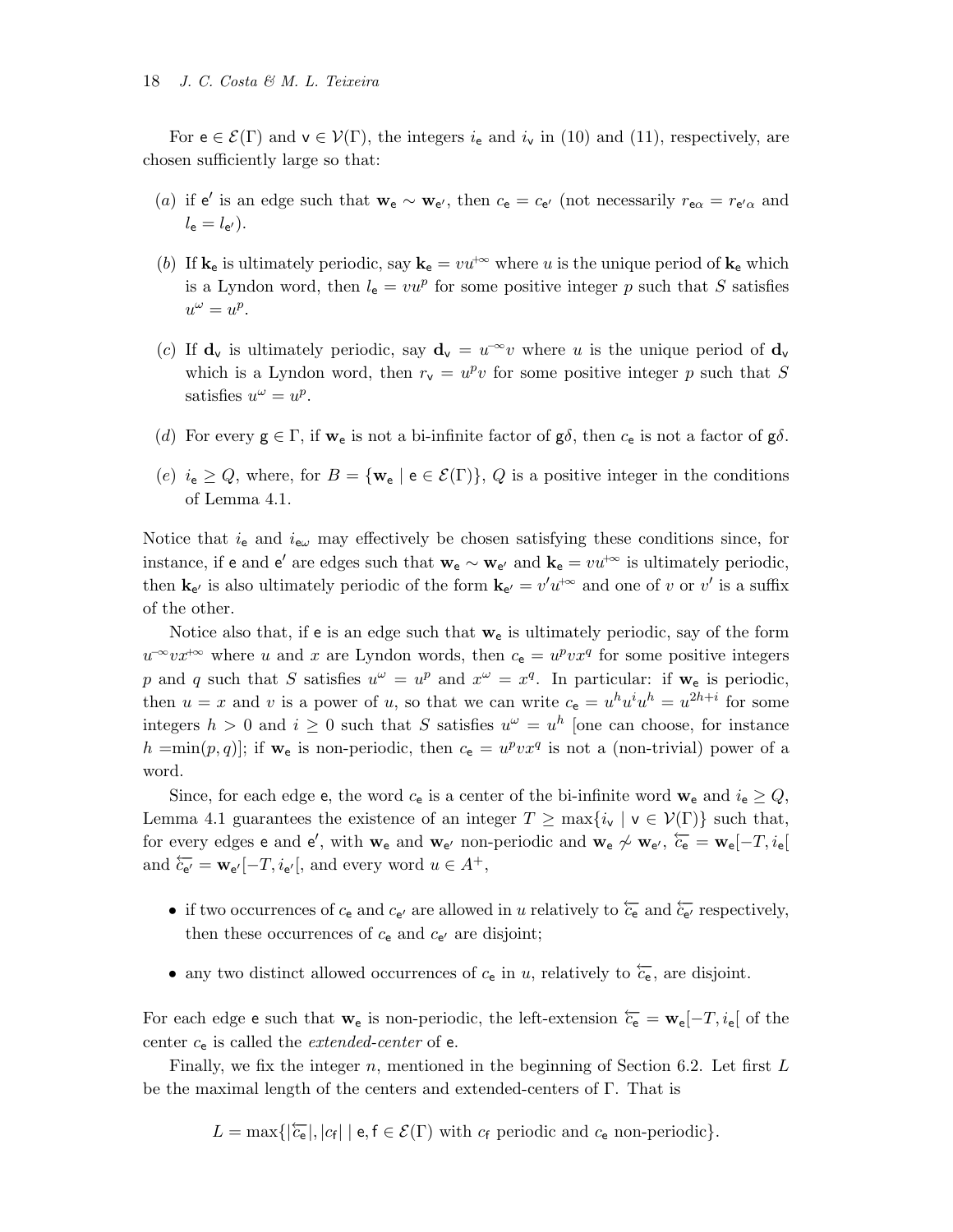Then we fix an integer  $n > 3L + k''$  and, for each  $g \in \Gamma$ , we consider a word  $u_{g\delta} \in A^+$ , given by Lemma 3.3.

Let  $g \in \Gamma$ . We want to localize in  $u_{g\delta}$  the allowed occurrences of the non-periodic centers of Γ. Since these occurrences are allowed in  $u_{\varepsilon\delta}$  if and only if they occur as suffixes of the respective extended-centers, the occurrences that occur "near" the beginning of  $u_{\mathbf{g}\delta}$  are not allowed. If  $\mathbf{g}$  is a vertex, this does not constitute a problem, but if  $\mathbf{g}$  is an edge e this is not desirable since we want to guarantee that **LSI** satisfies  $\widehat{u_{\epsilon\alpha\delta}} \cdot \widehat{u_{\epsilon\delta}} = \widehat{u_{\epsilon\omega\delta}}$ . We overcome this situation by localizing in  $u_{\epsilon\alpha\delta} \cdot u_{\epsilon\delta}$  the allowed occurrences of the nonperiodic centers of Γ. Then, an occurrence of a center  $c_f$  in  $u_{\text{e}\alpha\delta} \cdot u_{\text{e}\delta}$  which occurs in  $u_{\epsilon\delta}$  will be said to be allowed in  $u_{\epsilon\delta}$  if it is an allowed occurrence in  $u_{\epsilon\alpha\delta} \cdot u_{\epsilon\delta}$ .

Notice that  $l_g$  is a prefix of  $u_{g\delta}$  and  $r_g$  is a suffix of  $u_{g\delta}$ , so that we can write

$$
u_{\mathbf{g}\delta} = l_{\mathbf{g}} u_{\mathbf{g}} r_{\mathbf{g}} \tag{13}
$$

for some  $u_{\mathbf{g}} \in A^+$ . Now, we localize in  $u_{\mathbf{g}\delta}$  every allowed occurrences of the non**periodic** centers  $c_e$  of Γ. As observed above, the allowed occurrences of non-periodic centers are disjoint. Moreover, assuming that T was chosen large enough, these occurrences are also disjoint from the prefix  $l_{\mathbf{g}}$  of  $u_{\mathbf{g}\delta}$ . This is clear when **g** is a vertex. When g is an edge, then an occurrence of a center  $c_e$  in  $u_{\text{g}\delta}$  is allowed if the corresponding occurrence is allowed in  $u_{\mathbf{g}\alpha\delta} \cdot u_{\mathbf{g}\delta}$ . Now, as

$$
u_{\mathbf{g}\alpha\delta}\cdot u_{\mathbf{g}\delta}=l_{\mathbf{g}\alpha}u_{\mathbf{g}\alpha}r_{\mathbf{g}\alpha}\cdot l_{\mathbf{g}}u_{\mathbf{g}}r_{\mathbf{g}}=l_{\mathbf{g}\alpha}u_{\mathbf{g}\alpha}c_{\mathbf{g}}u_{\mathbf{g}}r_{\mathbf{g}}
$$

and the occurrence of  $c_{\mathbf{g}}$  signed in this factorization is allowed (since  $u_{\mathbf{g}\alpha\delta}$  has the same suffix of g $\alpha\delta$  of length  $n > T$ ), the occurrence of  $c_e$  in  $u_{\mathbf{g}\delta}$  occurs in  $u_{\mathbf{g}}r_{\mathbf{g}}$  and so it is disjoint from  $l_{\rm g}$ . Analogously, we may admit that the allowed occurrences of centers are also disjoint from the suffix  $r_g$  of  $u_{g\delta}$ . Indeed, consider an allowed occurrence of a center  $c_{\rm e}$  in  $u_{\rm g\delta}$  and consider the word  $u_{\rm g\delta} \cdot l_{\rm f}$  where f is an edge beginning in g or in gw whether g is a vertex or not (we assume that every vertex of  $\Gamma$  is the beginning of some edge, by adding new vertices and edges if necessary). Then the corresponding occurrence of  $c_{e}$  in  $u_{\mathbf{g}\delta} \cdot l_{\mathbf{f}}$  is allowed. Since  $u_{\mathbf{g}\delta} \cdot l_{\mathbf{f}} = l_{\mathbf{g}} u_{\mathbf{g}} r_{\mathbf{g}} \cdot l_{\mathbf{f}} = l_{\mathbf{g}} u_{\mathbf{g}} c_{\mathbf{f}}$  and the occurrence of the suffix  $c_{\mathbf{f}}$  is allowed in  $u_{\mathbf{g}\delta} \cdot l_{\mathbf{f}}$ , we deduce that the occurrence of  $c_{\mathbf{e}}$  in  $u_{\mathbf{g}\delta}$  occurs in  $l_{\mathbf{g}}u_{\mathbf{g}}$  and so it is disjoint from  $r_g$ . We notice that these last comments show that, when g is a vertex, the allowed occurrences of centers in  $u_{\mathbf{g}\delta}$  are the same as the allowed occurrences of centers in  $u_{\mathbf{g}\delta} \cdot u_{\mathbf{f}\delta}$  which occur in  $u_{\mathbf{g}\delta}$ , where f is an edge beginning in g. Therefore, the process of allowing occurrences of centers used for edges is not necessary for vertices.

Now, if  $c_e = x^i$  is a periodic center of  $\Gamma$  that occurs in  $u_{\mathbf{g}\delta}$ , then, by condition (d) above,  $x^{\omega}$  is a bi-infinite factor of  $g\delta$ . Therefore, since  $n > 3L$  and  $g\delta$  and  $u_{g\delta}$  have the same factors of length n,  $x^j$  is a factor of  $u_{\rm g}$  for a sufficiently large integer j to guarantee that we can choose one occurrence of  $c_{e}$  disjoint from the allowed occurrences of the other centers and from  $l_{\rm g}$  and  $r_{\rm g}$ .

The process above permits to obtain a factorization

$$
u_{\mathbf{g}\delta} = l_{\mathbf{g}} u_{\mathbf{g},0} c_{\mathbf{g},1} u_{\mathbf{g},1} c_{\mathbf{g},2} \cdots c_{\mathbf{g},s_{\mathbf{g}}} u_{\mathbf{g},s_{\mathbf{g}}} r_{\mathbf{g}}
$$
(14)

of  $u_{\mathbf{g}\delta}$  such that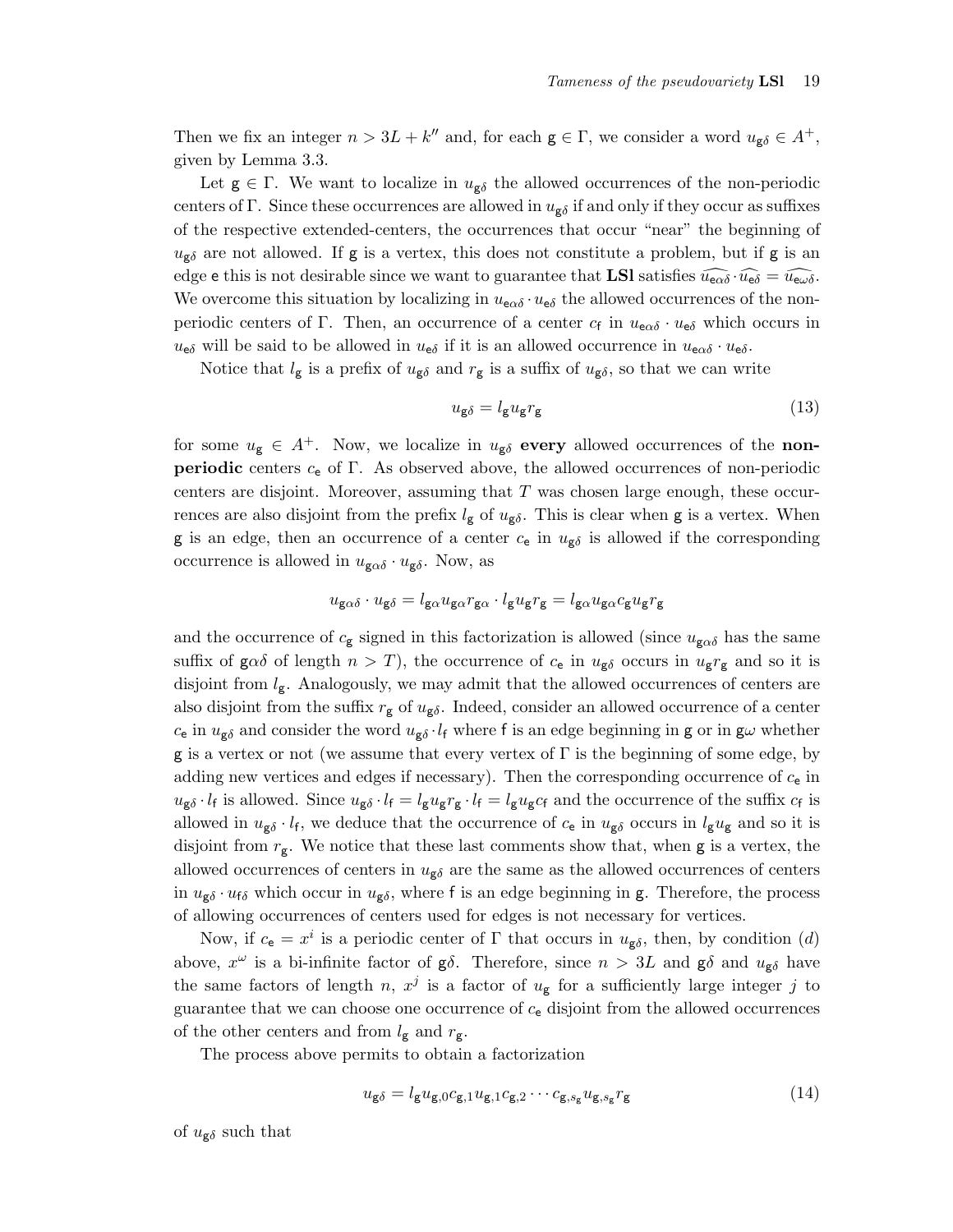- $s_{\mathbf{g}} \geq 0;$
- $c_{g,1}, \ldots, c_{g,s_g}$  are centers of Γ, called the *allowed centers of*  $u_{g\delta}$ ;
- $u_{\mathsf{g},0}, u_{\mathsf{g},1}, \ldots, u_{\mathsf{g},s_{\mathsf{g}}}\in A^*;$
- if  $c_{g,i}$  is a non-periodic center, then the factorization (14) contains every allowed occurrence of  $c_{\mathbf{g},i}$ ;
- if  $c_{g,i}$  is a periodic center and  $c_{g,i}$  is a factor of  $u_{g\delta}$ , then the factorization (14) contains one occurrence of  $c_{\mathbf{g},i}$ .

We fix a factorization of type (14) and we say that this is the factorization of  $u_{\mathbf{g}\delta}$  for the centers of  $\Gamma$ .

## 6.4 Transformations on the words  $l_{\rm g}$ ,  $r_{\rm g}$  and  $c_{\rm g}$

Let v be a vertex. By (9),  $l_{\mathbf{v}} = \mathbf{k}_{\mathbf{v}\theta}[1, M + k]$ . Using the notation introduced in Section 6.2, let

$$
\widehat{l}_{\mathsf{v}} = \mathbf{k}_{\mathsf{v}\theta}[1, M] \cdot \overline{\mathbf{k}_{\mathsf{v}\theta}[M, M+k]} \,. \tag{15}
$$

Moreover, by (11),  $r_v = \mathbf{d}_v[-i_v, -1]$ . If  $\mathbf{d}_v$  is ultimately periodic, say  $\mathbf{d}_v = u^{-\infty}v$  where u is a Lyndon word, then, by condition (c) on page 18,  $r_v = u^p v$  where p is a positive integer such that S satisfies  $u^{\omega} = u^{p}$ . In this case, let

$$
\widehat{r_v} = \overline{u^p} \cdot v = u^\omega v. \tag{16}
$$

If  $\mathbf{d}_{\mathsf{v}}$  is not ultimately periodic, let

$$
\widehat{r}_{\mathsf{v}} = \overline{\mathbf{d}_{\mathsf{v}}[-i_{\mathsf{v}}, -i_{\mathsf{v}} + k]} \cdot \mathbf{d}_{\mathsf{v}}[-i_{\mathsf{v}} + k, -1]. \tag{17}
$$

Consider now an edge e. By (12),  $r_e = r_{e\omega}$ . We then let

$$
\widehat{r}_{\mathsf{e}} = \widehat{r_{\mathsf{e}\omega}}.\tag{18}
$$

On the other hand, by (10),  $l_e = \mathbf{k}_e[1, i_e]$ . If  $\mathbf{k}_e$  is ultimately periodic, say  $\mathbf{k}_e = v u^{+\infty}$ where u is a Lyndon word, then, by condition (b) on page 18,  $l_e = vu^p$  where p is a positive integer such that S satisfies  $u^{\omega} = u^{p}$ . In this case, let

$$
\widehat{l}_{\mathbf{e}} = v \cdot \overline{u^p} = v u^\omega. \tag{19}
$$

If  $k_e$  is not ultimately periodic, let

$$
\hat{l}_{\mathbf{e}} = \mathbf{k}_{\mathbf{e}}[1, i_{\mathbf{e}} - k] \cdot \overline{\mathbf{k}_{\mathbf{e}}|i_{\mathbf{e}} - k, i_{\mathbf{e}}]}.
$$
\n(20)

Remember that  $c_e = r_{e\alpha}l_e$ . Hence, we define at last

$$
\widehat{c}_{\mathbf{e}} = \widehat{r_{\mathbf{e}\alpha}} \cdot \widehat{l}_{\mathbf{e}}.\tag{21}
$$

Notice that  $\hat{c}_e$  is a rank 1  $\kappa$ -term of the form  $\overline{xyz} = x_1x_2^{\omega}x_3yz_1z_2^{\omega}z_3$ , with  $x_1, x_3, y, z_1, z_3 \in$  $A^*$  and  $x_2, z_2 \in A^+$ . Moreover, if the bi-infinite word  $\mathbf{w}_e$  is ultimately periodic, then  $x_1 = x_3 = z_1 = z_3 = 1$  and  $x_2^{-\infty} y z_2^{+\infty}$  is the ~-class of  $\mathbf{w}_e$ .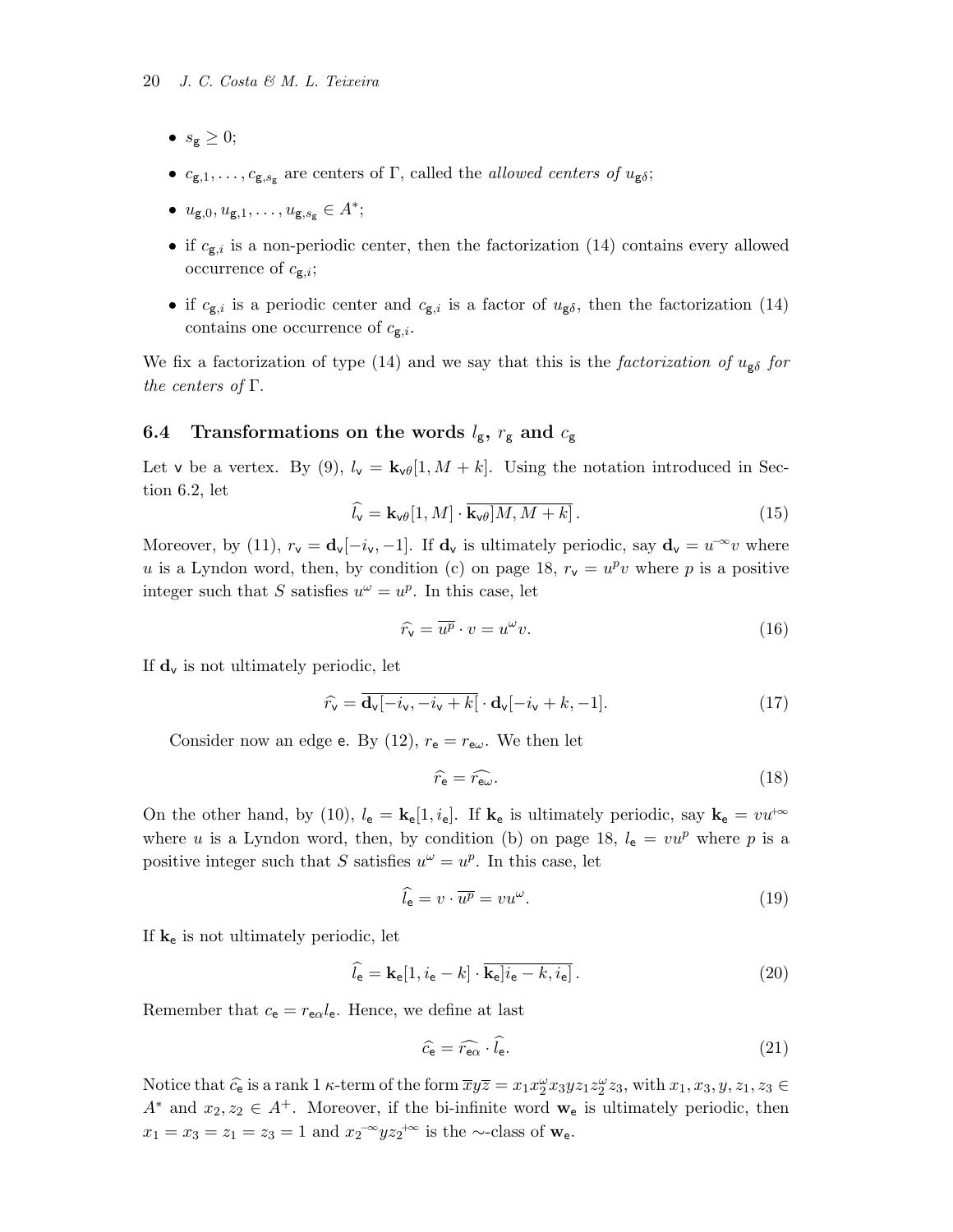### 6.5 Transformations on the words  $u_{g,i}$

In this section, we describe a process to make correspond a  $\kappa$ -term  $\widehat{u_{g,i}}$  to each word  $u_{g,i}$  $(i = 0, \ldots, s_g)$  in factorization (14). The process of transformation is the following:

First step Consider the marked factorization, described in section 4.2,

$$
u_{\mathbf{g},i} = x_0 w_1 x_1 w_2 \cdots w_r x_r
$$

of  $u_{\mathbf{g},i}$ . If  $|u_{\mathbf{g},i}| < 3k-1$ , then  $u_{\mathbf{g},i} = w_1$ . In this case, let  $\widehat{w_1} = w_1$ . Suppose now that  $|u_{\mathbf{g},i}| \geq 3k-1$ . Then, by definition of marked factors, it is clear that  $|w_j| \geq 2k$  for every  $j \in \{1, \ldots, r\}$ , so that we can write  $w_j = w_{j,1}w_{j,2}w_{j,3}$  for some words  $w_{j,1}, w_{j,2}$  and  $w_{j,3}$  with  $|w_{j,1}| = |w_{j,3}| = k$ . We define  $\widehat{w_j} = \overline{w_{j,1}} w_{j,2} \overline{w_{j,3}}$ .

We let  $u_{\mathbf{g},i}(1)$  be the following rank 1  $\kappa$ -term

$$
u_{\mathbf{g},i}(1) = x_0 \widehat{w_1} x_1 \widehat{w_2} x_2 \cdots x_{r-1} \widehat{w_r} x_r.
$$

Second step Define

$$
\widehat{x_0} = \begin{cases} x_0 & \text{if } |x_0| < k \\ \overline{x_{0,1}} x_{0,2} & \text{if } |x_0| \ge k \end{cases}
$$

where  $x_{0,1}$  is the prefix of length k of  $x_0$  and  $x_0 = x_{0,1}x_{0,2}$ . Symmetrically, let

$$
\hat{x_r} = \begin{cases} x_r & \text{if } |x_r| < k\\ x_{r,1}\overline{x_{r,2}} & \text{if } |x_r| \ge k \end{cases}
$$

where  $x_{r,2}$  is the suffix of length k of  $x_r$  and  $x_r = x_{r,1}x_{r,2}$ . Now, let

$$
u_{\mathbf{g},i}\left(2\right) = \widehat{x_0}\widehat{w_1}x_1\widehat{w_2}x_2\cdots x_{r-1}\widehat{w_r}\widehat{x_r}.
$$

- **Third step** Let  $y \in A^+$  be a factor of  $u_{g,i}$  such that  $2k \le |y| < 3k$ . Two cases may arise.
	- **First case** Every extension of length  $3k 1$  in  $u_{\text{g},i}$ , of an occurrence of y, is a marked occurrence (see Section 4.2). In this case every occurrence of y in  $u_{g,i}$ is contained in the marked factors.
	- **Second case** There exists a free occurrence in  $u_{\mathbf{g},i}$  of an extension  $\tilde{y}$ , of length  $3k-1$ , of an occurrence of y. In this case, by definition of free occurrence (cf. Section 4.2), there exists a  $k''$ -neighborhood v of  $\tilde{y}$  such that v is  $k'$ -abundant. In particular,  $\text{doc}(\tilde{y}, v) \geq k'$ . Furthermore, every occurrence of a factor z of length  $3k-1$  in the k"-neighborhood v is free. This means that at least  $k'-2$ of the disjoint occurrences of  $\tilde{y}$  in v occur disjoint of the marked factors. More precisely, there exists an integer  $0 \leq j \leq r$  such that  $\text{doc}(\tilde{y}, x_j) \geq k'-2$ . Hence, since y is a factor of  $\tilde{y}$ ,  $\text{doc}(y, x_j) \geq k' - 2$ . In this case, we say that y has a free occurrence in  $u_{\mathbf{g},i}$ .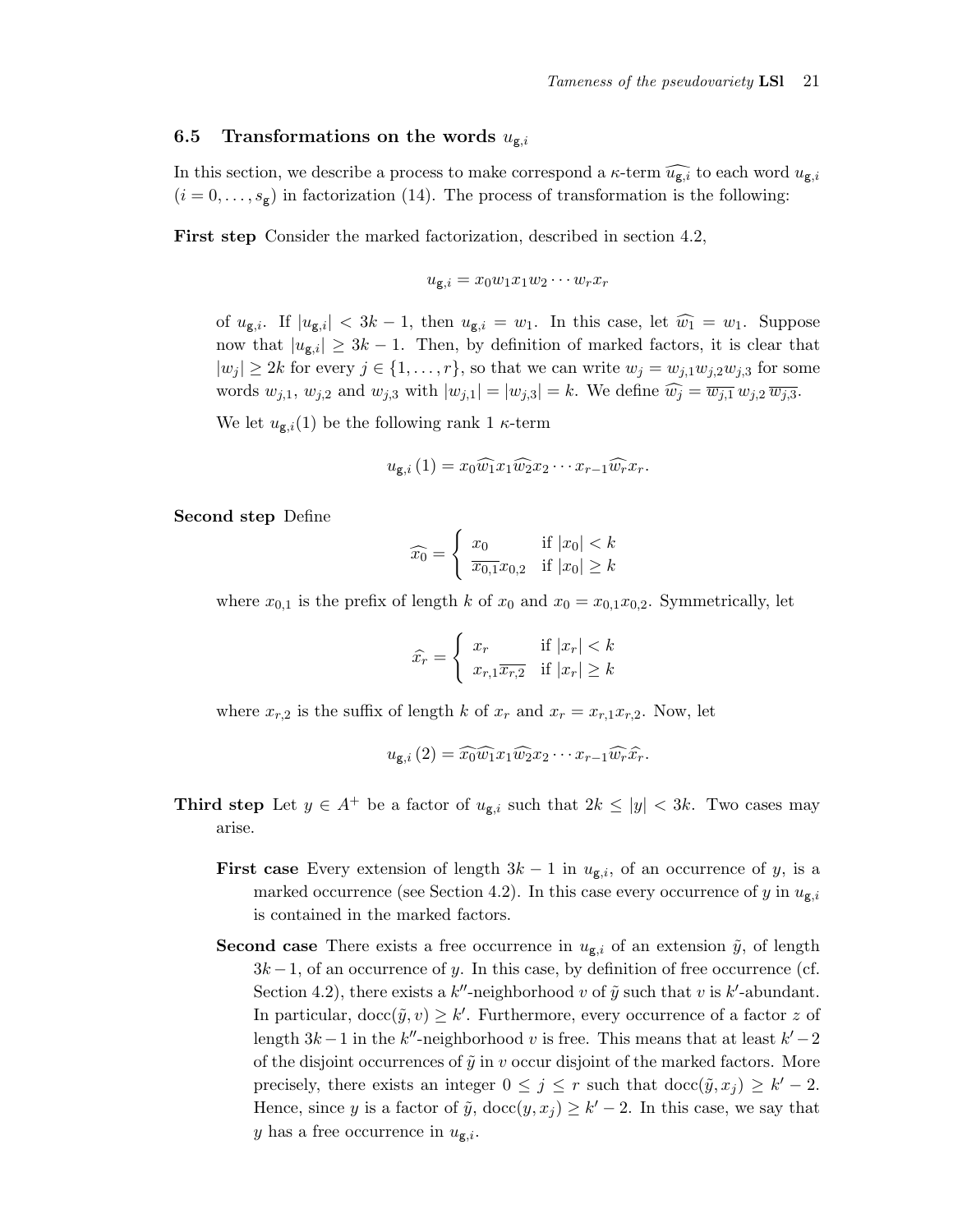Consider the set F of all factors y of  $u_{g,i}$  such that  $2k \leq |y| < 3k$  and y has a free occurrence in  $u_{g,i}$ . By the second case above, for each  $y \in F$  there exists an integer  $0 \leq j \leq r$  such that  $\text{doc}(y, x_j) \geq k' - 2$ . Therefore, the choice of k' allows us to select an occurrence for each  $y \in F$  in such a way that these occurrences are pairwise disjoint. These occurrences are selected in the factors  $x_j$ and, if  $j = 0$  or  $j = r$ , then we can select them, respectively, in  $x_{0,2}$  and in  $x_{r,1}$ . Since  $2k \le |y| < 3k$ , we can write

$$
y=y_1y_2y_3
$$

for some words  $y_1, y_2$  and  $y_3$  with  $|y_1| = |y_3| = k$ . We substitute in  $u_{\mathsf{g},i}(2)$  the selected occurrence of y by  $\hat{y} = \overline{y_1} y_2 \overline{y_3}$ . We then obtain a term  $u_{\mathbf{g},i}$  (3).

Fourth step In this step, we admit the substitution of any occurrence, in the factors of  $u_{\mathbf{g},i}$  (3) which were obtained from the transformations on the words  $x_j$ , of a factor  $y \in A^+$  of length k by  $\overline{y}$ . We say that a term obtained from  $u_{\mathbf{g},i}$  (3) using these substitutions is *irreducible* when it is not possible to make more substitutions (that is, when there are no more occurrences of factors  $y \in A^+$  of length k on the factors which resulted from substitutions on the words  $x_j$ ). We choose an irreducible term and denote it by  $u_{\mathbf{g},i}$  (4). This concludes the process of transformation of the word  $u_{\mathsf{g},i}$ .

We let  $\widehat{u_{g,i}} = u_{g,i} (4)$ . This concludes the process of transformation of the factors of  $u_{\mathbf{g}\delta}$  in factorization (14). We then let

$$
\widehat{u_{\mathsf{g}\delta}} = \widehat{l_{\mathsf{g}}\widehat{u_{\mathsf{g},0}c_{\mathsf{g},1}}\cdots\widehat{c_{\mathsf{g},s_{\mathsf{g}}}\widehat{u_{\mathsf{g},s_{\mathsf{g}}}}\widehat{r_{\mathsf{g}}}.\tag{22}
$$

We can finally define  $\delta'$  to be the labelling of  $\Gamma$  by (rank 1  $\kappa$ -terms of)  $\Omega_A^{\kappa}$ **S** such that  $\mathsf{g}\delta' = \widehat{u_{\mathsf{g}\delta}}$  for any  $\mathsf{g} \in \Gamma$ . Notice that, by (15) to (20),  $\mathsf{g}\delta'$  was obtained in such a way that conditions c2) and c3) stated in Section 6.1 are satisfied. Moreover, the remarks made after the definition of the reduction rule R), in the end of that section, clearly imply that  $g \delta' \psi = u_{g} \delta \psi$ . Therefore, by Lemma 3.3, we deduce that  $g \delta' \psi = g \delta \psi$  and, so, that  $\delta' \psi = \gamma$ . To establish condition c1), it remains to show that  $\delta' p_{LS1}$  is consistent. This will be done in the next section where we also show that condition c4) holds.

# 6.6 Proof of the consistency of  $\delta'p_{LSl}$

To show that  $\delta' p_{LSl}$  is consistent, we have to prove that  $e \alpha \delta' p_{LSl} \cdot e \delta' p_{LSl} = e \omega \delta' p_{LSl}$ for every edge e. Let e be an arbitrary edge. Then, we have to prove that

$$
(\mathbf{e}\alpha\delta'\cdot\mathbf{e}\delta')p_{\mathbf{LSI}} = \mathbf{e}\omega\delta'p_{\mathbf{LSI}}.\tag{23}
$$

By Proposition 5.1, this equality holds if and only if  $(e\alpha\delta'\cdot e\delta')p_{LI} = e\omega\delta'p_{LI}$  and  $e\alpha\delta'\cdot e\delta'$ and  $e\omega\delta'$  have the same bi-infinite factors. From (22) and (21), we have

$$
\begin{array}{lcl} \mathbf{e}\alpha\delta'\cdot\mathbf{e}\delta' & = & \widehat{u_{\mathbf{e}\alpha\delta}}\cdot\widehat{u_{\mathbf{e}\delta}} \\ & = & \widehat{l_{\mathbf{e}\alpha}\widehat{u_{\mathbf{e}\alpha,0}c_{\mathbf{e}\alpha,1}}\cdots\widehat{c_{\mathbf{e}\alpha,s_{\mathbf{e}\alpha}}\widehat{u_{\mathbf{e}\alpha,s_{\mathbf{e}\alpha}}\widehat{r_{\mathbf{e}\alpha}}}\cdot\widehat{l_{\mathbf{e}}\widehat{u_{\mathbf{e},0}c_{\mathbf{e},1}}\cdots\widehat{c_{\mathbf{e},s_{\mathbf{e}}}\widehat{u_{\mathbf{e},s_{\mathbf{e}}\widehat{r_{\mathbf{e}}}}}} \\ & = & \widehat{l_{\mathbf{e}\alpha}\widehat{u_{\mathbf{e}\alpha,0}c_{\mathbf{e}\alpha,1}}\cdots\widehat{c_{\mathbf{e}\alpha,s_{\mathbf{e}\alpha}}\widehat{u_{\mathbf{e}\alpha,s_{\mathbf{e}\alpha}}\widehat{c_{\mathbf{e}}\widehat{u_{\mathbf{e},0}c_{\mathbf{e},1}}}\cdots\widehat{c_{\mathbf{e},s_{\mathbf{e}}}\widehat{u_{\mathbf{e},s_{\mathbf{e}}\widehat{r_{\mathbf{e}}}}}}\end{array}
$$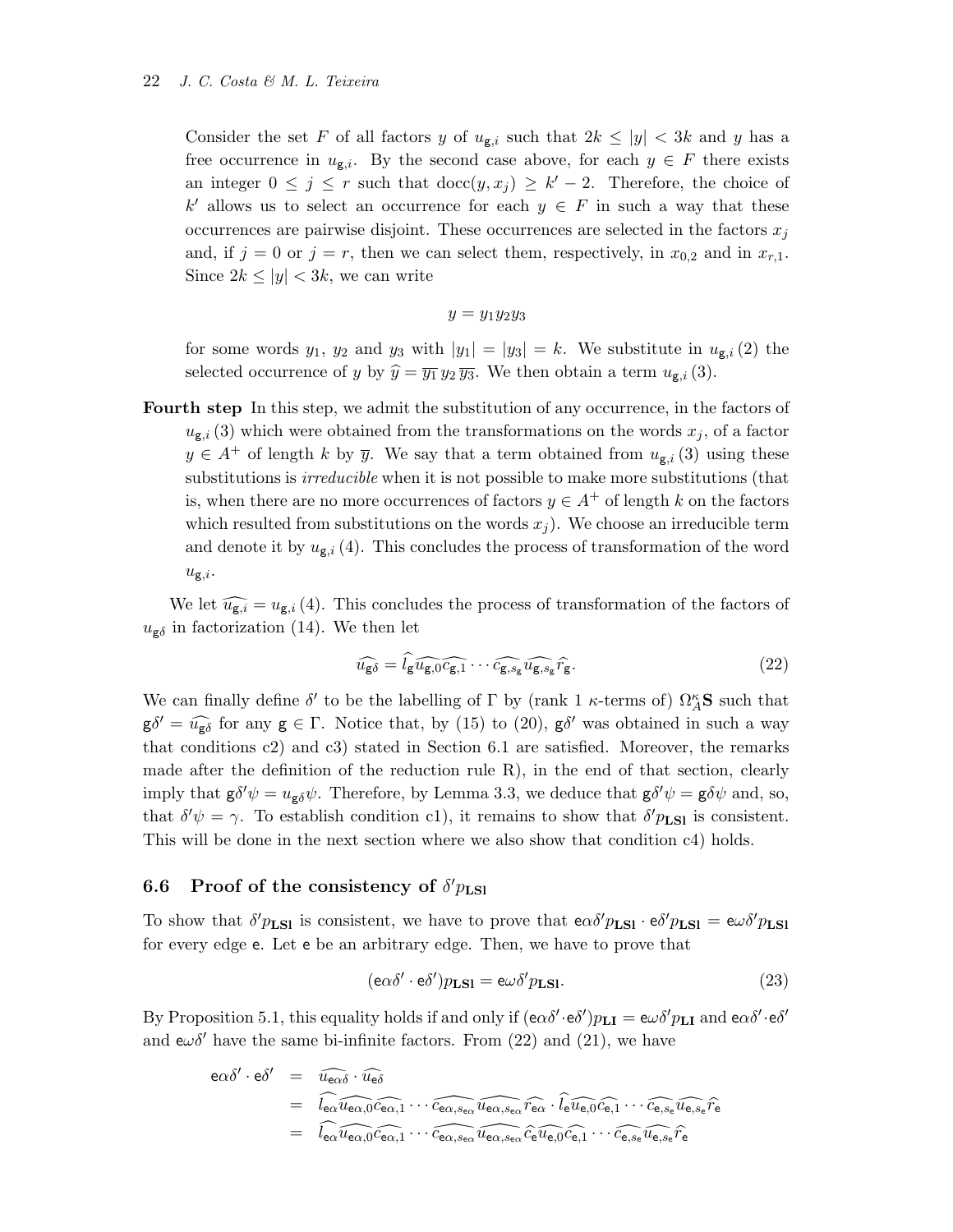and

$$
\mathsf{e}\omega\delta'=\widehat{\mathit{u}_{\mathsf{e}\omega\delta}}=\widehat{\mathit{l}_{\mathsf{e}\omega}\mathit{u}_{\mathsf{e}\omega,0}}\widehat{\mathit{c}_{\mathsf{e}\omega,1}}\cdots\widehat{\mathit{c}_{\mathsf{e}\omega,s_{\mathsf{e}\omega}}\mathit{u}_{\mathsf{e}\omega,s_{\mathsf{e}\omega}}}\widehat{\mathit{r}_{\mathsf{e}\omega}}.
$$

Since e $\alpha$  and e $\omega$  belong to the same connected component of Γ, i.e., e $\alpha \in \alpha \theta$ , (9) implies that  $l_{\mathsf{e}\omega} = l_{\mathsf{e}\alpha}$ , so that  $\widehat{l_{\mathsf{e}\omega}} = \widehat{l_{\mathsf{e}\alpha}}$ . Moreover, by (18),  $\widehat{r}_{\mathsf{e}} = \widehat{r_{\mathsf{e}\omega}}$ . Therefore  $(\mbox{e} \alpha \delta' \cdot \mbox{e} \delta') p_{\mathbf{L} \mathbf{I}} = \mbox{e} \omega \delta' p_{\mathbf{L} \mathbf{I}}.$ 

Let us now show that  $e\alpha\delta' \cdot e\delta'$  and  $e\alpha\delta'$  have the same bi-infinite factors. That is, let us show that  $e\alpha\delta' \cdot e\delta'$  and  $e\alpha\delta'$  have the same factors of the form  $x^{\omega}$  and  $x^{\omega}yz^{\omega}$ , with  $x, z \in A^+$  and  $y \in A^*$ . Since each of  $e \alpha \delta' \cdot e \delta'$  and  $e \omega \delta'$  has at least two occurrences of factors of the form  $x^{\omega}$ , it clearly suffices to show that they have the same factors of the form  $x^{\omega}yz^{\omega}$ . Moreover, since each occurrence of a factor  $x^{\omega}$  appears in an occurrence of a factor of the form  $\overline{u}$ , it suffices to show that  $e\alpha\delta' \cdot e\delta'$  and  $e\omega\delta'$  have the same factors of the form

$$
\overline{x}\,y\,\overline{z}
$$
, with  $x, z \in A^+$  and  $y \in A^*$ . (24)

Notice first that, since  $(e\alpha\delta \cdot e\delta)q_{\text{LSI}} = e\omega\delta q_{\text{LSI}}$  by consistency of  $\delta q_{\text{LSI}}$  and since  $\equiv_n$ is a congruence on  $\Omega_A$ S, we deduce from Lemma 3.3 that  $u_{\alpha\delta} \cdot u_{\epsilon\delta} \equiv_n u_{\epsilon\omega\delta}$ . Let us now notice the following observations.

Lemma 6.1 The following statements hold.

- a)  ${c_{\mathsf{e}\alpha,1}, \ldots, c_{\mathsf{e}\alpha, s_{\mathsf{e}\alpha}}, c_{\mathsf{e}}, c_{\mathsf{e},1}, \ldots, c_{\mathsf{e}, s_{\mathsf{e}}}} = {c_{\mathsf{e}\omega,1}, \ldots, c_{\mathsf{e}\omega, s_{\mathsf{e}\omega}}};$
- b)  $u_{\mathbf{e}\alpha\delta} \cdot u_{\mathbf{e}\delta}$  and  $u_{\mathbf{e}\omega\delta}$  have the same factors of length  $3k-1$  with relatively-free occurrences (we say that an occurrence of length  $3k - 1$  is relatively-free in  $u_{\mathbf{g}\delta}$  if it occurs in some  $u_{g,i}$ , with  $0 \leq i \leq s_g$ , and it is free in  $u_{g,i}$ );
- c)  $u_{\mathbf{e}\alpha\delta} \cdot u_{\mathbf{e}\delta}$  and  $u_{\mathbf{e}\omega\delta}$  have the same relatively-marked factors (we say that a factor of  $u_{\mathsf{g}\delta}$  is relatively-marked if it is a marked factor in some  $u_{\mathsf{g},i}$  with  $0 \le i \le s_{\mathsf{g}}$ ).

**Proof.** Let  $i \in \{1, \ldots, s_{e\omega}\}\$ . Then  $c_{e\omega,i} = c_f$  for some edge f, and  $c_f$  is a factor of  $u_{e\omega\delta}$ . So, since  $n \geq |c_f|$ , we deduce from Lemma 3.3 and condition (d) on page 18, that  $w_f$  is a bi-infinite factor of  $e\omega\delta$ . Hence, by consistency of  $\delta q_{\text{LSI}}$ , we deduce that  $\mathbf{w}_f$  is a bi-infinite factor of  $e\alpha\delta \cdot e\delta$ . Now, Proposition 3.2 implies that  $w_f$  is a factor of  $e\alpha\delta$ , or a factor of eδ, or  $w_f$  is a shift of the bi-infinite word  $w_e = e\alpha \delta q_D \cdot e \delta q_K$ . Therefore, we conclude respectively that  $c_f$  is an allowed center of  $u_{e\alpha\delta}$  (if  $c_f$  is non-periodic, then  $\overleftarrow{c_f}$  is a factor of eas and  $|\overleftarrow{c_f}| \leq L < n$  whence  $\overleftarrow{c_f}$  is also a factor of  $u_{\alpha\delta}$ ), or that  $c_f$  is an allowed center of  $u_{e\delta}$  (analogously), or, by condition (a) on page 18, that  $c_f = c_e$ . This proves that  $c_{e\omega,i} \in \{c_{e\alpha,1}, \ldots, c_{e\alpha,s_{e\alpha}}, c_{e}, c_{e,1}, \ldots, c_{e,s_e}\}.$  Inversely, one deduces analogously that all centers  $c_{\mathbf{e}\alpha,i}$ ,  $c_{\mathbf{e}}$  and  $c_{\mathbf{e},j}$  are allowed centers of  $u_{\mathbf{e}\omega\delta}$ , since the corresponding bi-infinite words  $w_f$  can be shown to be factors of  $e\omega\delta$ . This concludes the proof of statement a).

Let now x be a factor of length  $3k-1$  with a relatively-free occurrence in  $u_{e\omega\delta}$ . Then x has a free occurrence o in  $u_{\epsilon\omega,i}$ , for some  $i \in \{1,\ldots,s_{\epsilon\omega}\}$ . Therefore, by definition of free occurrence, there exists a k''-neighborhood v of o in  $u_{e\omega,i}$  such that v is k'-abundant. In particular,  $|v| \leq k''$ . Suppose that  $yvz$  is an extension of v in  $u_{e\omega\delta}$  with  $|y|, |z| = L$ . Then,  $|yvz| \leq 2L + k'' < n$ . Therefore  $yvz$  has an occurrence in  $u_{\mathbf{e}\alpha\delta} \cdot u_{\mathbf{e}\delta}$ , since  $u_{\mathbf{e}\omega\delta}$  and  $u_{\text{e}\alpha\delta} \cdot u_{\text{e}\delta}$  have the same factors of length n. Then the corresponding occurrence of v is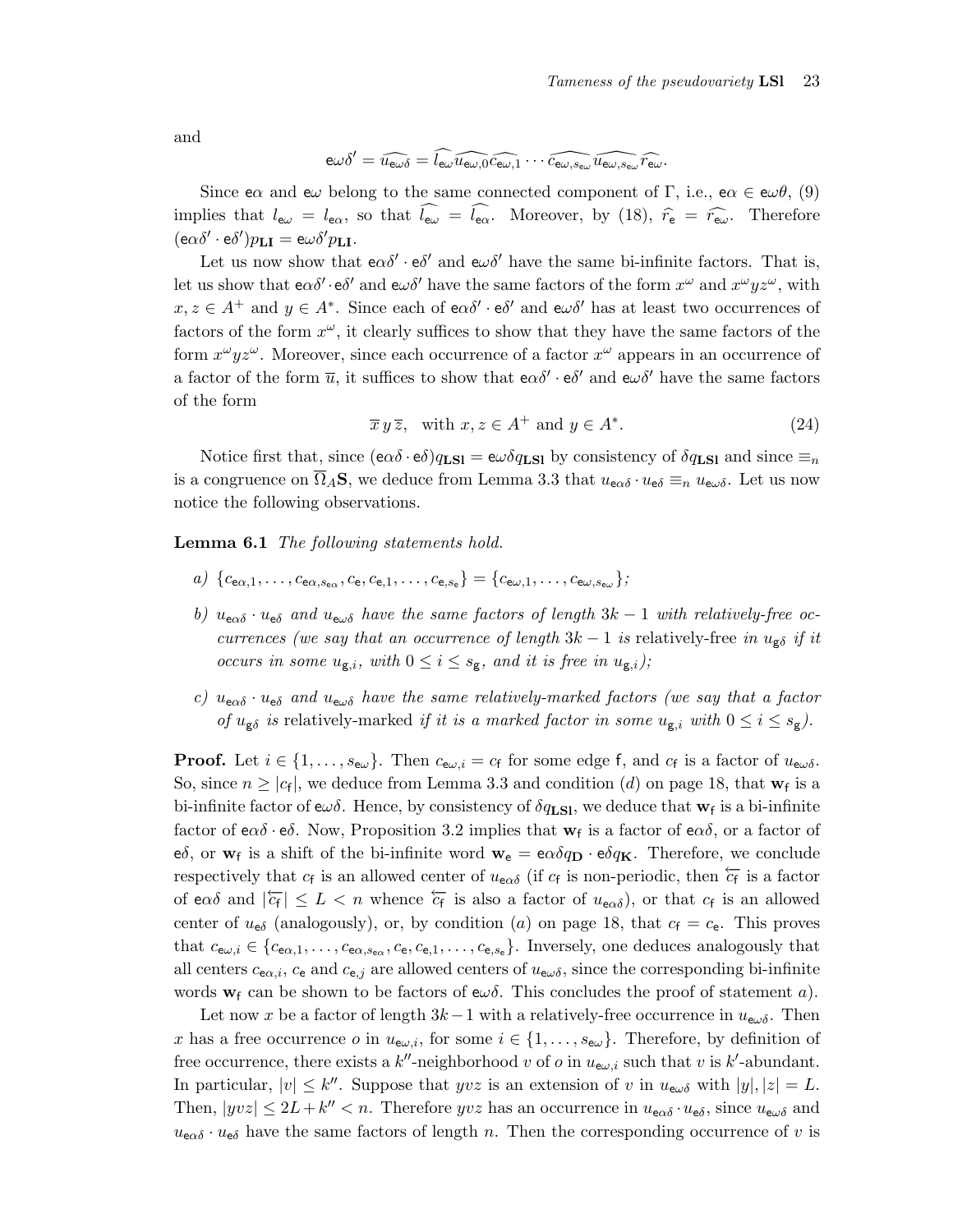disjoint from the allowed centers of  $u_{\epsilon\alpha\delta} \cdot u_{\epsilon\delta}$ . Indeed, if this was not the case, since the periodic centers and the extended-centers of non-periodic centers have length at most  $L$ , then the occurrence of v in  $u_{e\omega\delta}$  would not be disjoint from the allowed centers of  $u_{e\omega\delta}$ . So, in this case, x has a free occurrence in  $u_{\epsilon\alpha\delta} \cdot u_{\epsilon\delta}$ . Suppose now that there is not an extension yvz of v in  $u_{e\omega\delta}$  with  $|y|, |z| = L$ . That is, if yvz is an extension of v in  $u_{e\omega\delta}$ , then  $|y| < L$  or  $|z| < L$ . In the first case, v occurs in the prefix of  $u_{e\omega\delta}$  of length  $L + k''$ . Now, as  $u_{\mathbf{e}\omega\delta}$  and  $u_{\mathbf{e}\alpha\delta}$  have the same prefix of length  $n > 2L + k''$ , one can easily verify that the factorizations of  $u_{\mathbf{e}\omega\delta}$  and  $u_{\mathbf{e}\alpha\delta}$  for the centers of Γ coincide on their comum prefix of length  $L + k''$ . Whence v occurs in  $u_{\epsilon \alpha \delta}$  disjoint from  $l_{\epsilon \alpha}$  and from the centers  $c_{\mathbf{e}\alpha,i}$ , so that x has a free occurrence in  $u_{\mathbf{e}\alpha\delta}$  and so also in  $u_{\mathbf{e}\alpha\delta} \cdot u_{\mathbf{e}\delta}$ . The second case is symmetric. This concludes the proof that every factor of length  $3k - 1$  that has a relatively-free occurrence in  $u_{\mathbf{e}\omega\delta}$  has also a relatively-free occurrence in  $u_{\mathbf{e}\alpha\delta} \cdot u_{\mathbf{e}\delta}$ . The reverse could be proved symmetrically, whence statement  $b$ ) is established.

The proof of c) can be made analogously. We just notice that  $u_{e\omega\delta}$  and  $u_{e\alpha\delta} \cdot u_{e\delta}$ have the same factors of length n and that the marked factors are of length  $\langle k^{\prime\prime}$  by Lemma 4.2.  $\Box$ 

We are now able to show that  $e\alpha\delta' \cdot e\delta'$  and  $e\alpha\delta'$  have the same factors of the form  $\overline{x} y \overline{z}$ . Let  $\overline{x} y \overline{z}$  be an occurrence in  $e \alpha \delta' \cdot e \delta'$ . The following cases may arise:

- $\overline{x} y \overline{z} = \widehat{c}$  for some center  $c \in \{c_{\mathbf{e}\alpha,1}, \ldots, c_{\mathbf{e}\alpha, s_{\mathbf{e}\alpha}}, c_{\mathbf{e}}, c_{\mathbf{e},1}, \ldots, c_{\mathbf{e},s_{\mathbf{e}}}\}.$  By Lemma 6.1,  $c \in \{c_{\mathsf{ew},1},\ldots,c_{\mathsf{ew},s_{\mathsf{ew}}}\}.$  Therefore,  $\overline{x} y \overline{z}$  is also a factor of  $\mathsf{ew}\delta'.$
- $\overline{x} y \overline{z}$  is an occurrence in some  $\widehat{u_{g,i}}$  with  $g \in {\lbrace e \alpha, e \rbrace}$ . Then, by definition of  $\widehat{u_{g,i}}$  in section 6.5, either the occurrence  $xyz \in A^+$  is a marked factor in  $u_{g,i}$ , or it is not contained in a marked factor (since, if  $xyz$  is not a marked factor, then  $\overline{x}y\overline{z}$  was obtained in the third or the fourth steps of the transformations of the word  $u_{\mathbf{g},i}$ ).

If xyz is a marked factor w in  $u_{g,i}$ , then by Lemma 6.1 xyz is a marked factor in some  $u_{e\omega,j}$ . Therefore, by the first step in section 6.5,  $\overline{x} y \overline{z} = \hat{w}$  is a factor of  $\widetilde{u_{e\omega,j}}$ and so also of  $e\omega\delta'$ .

Suppose now that the occurrence  $xyz$  in  $u_{g,i}$  is not contained in a marked factor. Then  $|y| < k$ , so that  $2k \le |xyz| < 3k$ , and, by the third step in section 6.5, there exists a free occurrence of  $xyz$  in  $u_{\text{g},i}$ . Hence, by Lemma 6.1,  $xyz$  has a free occurrence in some  $u_{\epsilon\omega,j}$  and so, by the third step,  $\overline{x} y \overline{z}$  is a factor of  $\widehat{u_{\epsilon\omega,j}}$  and so also of  $e\omega\delta'$ .

•  $\overline{x} y \overline{z}$  is an occurrence not disjoint both with  $\widehat{l_{\mathbf{e}\alpha}}$  and  $\widehat{u_{\mathbf{e}\alpha,0}}$ . In this case,  $\widehat{l_{\mathbf{e}\alpha}} = p\overline{x}$ for some  $p \in A^*$  by (19) and (20). Hence, since  $l_{\mathsf{e}\alpha} = l_{\mathsf{e}\omega}$ , we also have  $l_{\mathsf{e}\omega} = p\bar{x}$ . On the other hand, let  $u_{\mathbf{e}\alpha,0} = x_0w_1x_1w_2\cdots w_rx_r$  and  $u_{\mathbf{e}\omega,0} = x'_0w'_1x'_1w'_2\cdots w'_sx'_s$ be, respectively, the marked factorizations of  $u_{\mathsf{e}\alpha,0}$  and  $u_{\mathsf{e}\omega,0}$ .

If  $|u_{\mathbf{e}\alpha,0}| < 3k-1$ , then  $u_{\mathbf{e}\alpha,0} = u_{\mathbf{e}\omega,0}$  and  $c_{\mathbf{e}\alpha,1} = c_{\mathbf{e}\omega,1}$  since  $u_{\mathbf{e}\alpha\delta}$  and  $u_{\mathbf{e}\omega\delta}$  have the same prefix of length  $n > 3L$ . Therefore, by the first step of the transformation described in section 6.5,

$$
\widehat{u_{\mathsf{e}\alpha,0}} = w_1 = u_{\mathsf{e}\alpha,0} = u_{\mathsf{e}\omega,0} = w_1' = \widehat{u_{\mathsf{e}\omega,0}}.
$$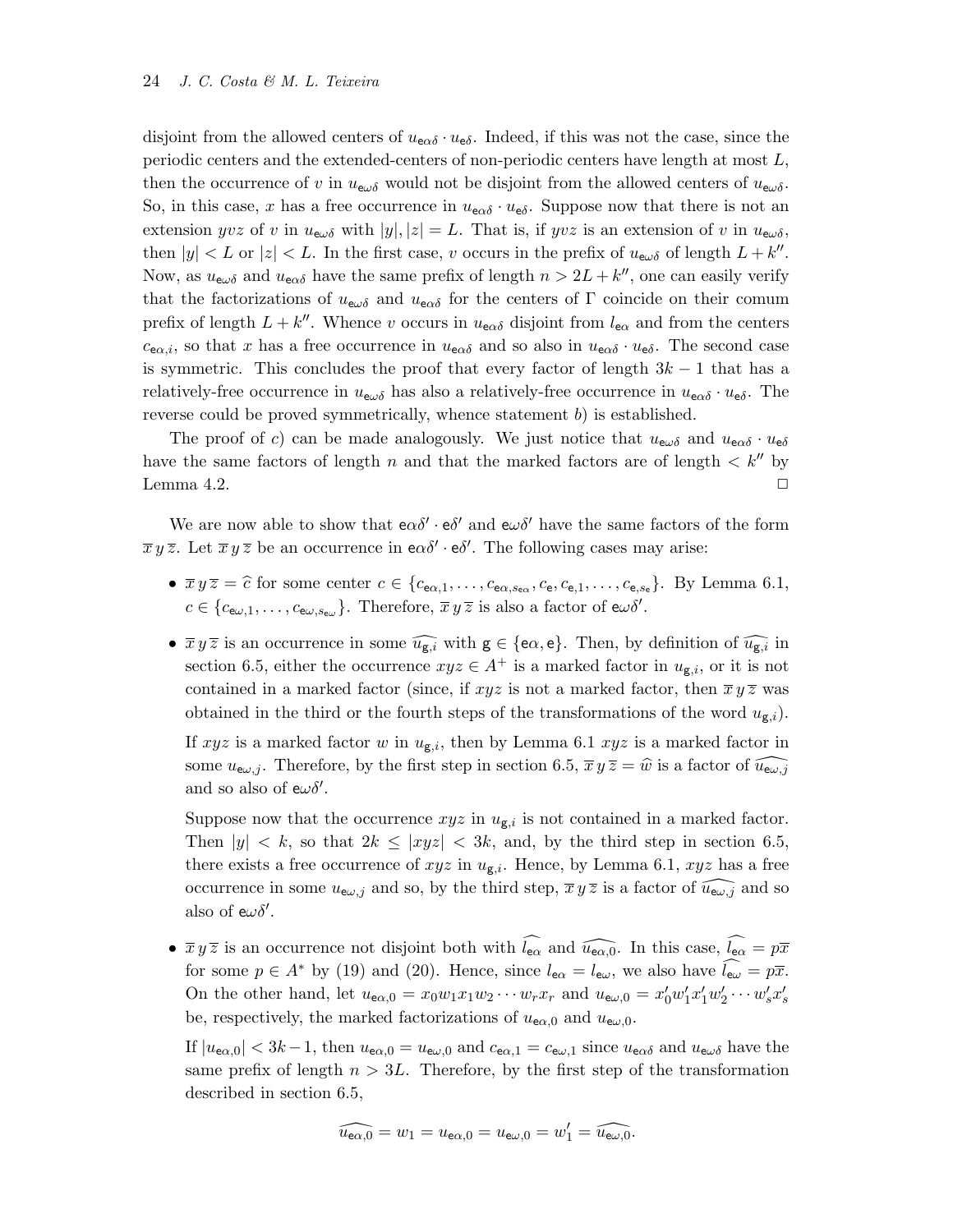so that,  $y = w_1 = w'_1$  and  $\widehat{c_{\mathbf{e}\alpha,1}} = \widehat{c_{\mathbf{e}\omega,1}} = \overline{z}s$  for some  $s \in \overline{A}^+$ . Therefore,  $\overline{x} y \overline{z}$  is a factor of  $e\omega\delta'$ .

Suppose now that  $|u_{\mathbf{e}\alpha,0}| \geq 3k-1$ . Then, by the second step of the transformation described in section 6.5,  $y\overline{z}$  is either  $x_0 \overline{w_{1,1}}$  if  $|x_0| < k$ , or  $\overline{x_{0,1}}$  if  $|x_0| \geq k$ . Since  $u_{\infty}$  and  $u_{\infty}$  have the same prefix of length n, if  $|x_0| < k$ , then  $x'_0 = x_0$  and  $w_1 = w'_1$ . In this case  $y \overline{z} = x'_0 \overline{w'_{1,1}} = x_0 \overline{w_{1,1}}$ . If  $|x_0| \geq k$ , then  $x'_{0,1} = x_{0,1}$  and so  $y\overline{z} = \overline{x_{0,1}} = \overline{x_{0,1}}$ . Therefore, we deduce in both cases that  $\overline{x} y \overline{z}$  is a factor of  $\widehat{l_{\mathsf{ew}}\mathcal{u}_{\mathsf{ew}},0}$ , whence it is a factor of  $\mathsf{ew}\delta'.$ 

- $\bar{x} y \bar{z}$  is an occurrence not disjoint both with  $\widehat{u_{e,s_e}}$  and  $\widehat{r}_{e}$ . This case is symmetric of the previous one.
- for some  $1 \leq i \leq s_{\mathsf{g}}, \overline{x} y \overline{z}$  is an occurrence not disjoint both with  $\widehat{u_{\mathsf{g},i-1}}$  and  $\widehat{c_{\mathsf{g},i}}$ , or with  $\widehat{c_{g,i}}$  and  $\widehat{u_{g,i}}$  (where  $g \in \{\infty, \infty\}$ ), or with  $\widehat{u_{\in \alpha, s_{\infty}}}$  and  $\widehat{c_{e}}$ , or with  $\widehat{c_{e}}$  and  $\widehat{u_{e,0}}$ . These cases are similar to the two last ones.

Therefore, we have proved in all cases that  $\bar{x} y \bar{z}$  is a factor of  $e\omega\delta'$ . Analogously, one can show that every factor  $\overline{x} y \overline{z}$  of  $e\omega\delta'$  is also a factor of  $e\alpha\delta' \cdot e\delta'$ . This concludes the proof of the consistency of  $\delta' p_{LSl}$  and establishes condition c1).

The proof of condition c4) can be made analogously. In fact, if  $v_1$  and  $v_2$  are vertices such that  $v_1 \delta q_{\text{LSI}} = v_2 \delta q_{\text{LSI}}$ , then, in particular, the words  $u_{v_1 \delta}$  and  $u_{v_2 \delta}$  are  $\equiv_n$ equivalent by Proposition 3.2 and Lemma 3.3. Therefore, we can assume that  $r_{v_1} = r_{v_2}$ so that we can also assume that  $\widehat{l_{v_1}} = \widehat{l_{v_2}}$  and  $\widehat{r_{v_1}} = \widehat{r_{v_2}}$ . Moreover, one can show that the words  $u_{\nu_1\delta}$  and  $u_{\nu_2\delta}$  have the same allowed centers, the same factors of length  $3k-1$ with relatively-free occurrences and the same relatively-marked factors. The proof that  $v_1 \delta' p_{LSl} = v_2 \delta' p_{LSl}$  is now analogous to the one above.

This proves the following theorem.

**Theorem 6.2** The pseudovariety LSI is  $\kappa$ -tame.

## References

- [1] D. Albert, R. Baldinger and J. Rhodes, The identity problem for finite semigroups *(the undecidability of)*, J. Symbolic Logic  $57$  (1992), 179-192.
- [2] J. Almeida, Finite semigroups and universal algebra, World Scientific, Singapore, 1994. Revised translation of the original in Portuguese, 1992.
- [3] J. Almeida, Hyperdecidable pseudovarieties and the calculation of semidirect products, Int. J. Algebra and Computation 9 (1999), 241-261.
- [4] J. Almeida, Some key problems on finite semigroups, Semigroup Forum, to appear.
- [5] J. Almeida, Finite semigroups: An Introduction to a unified theory of pseudovarieties, in Semigroups, Algorithms, Automata and Languages, ed. G. Gomes, World Scientific, 2002, pp. 3-64.